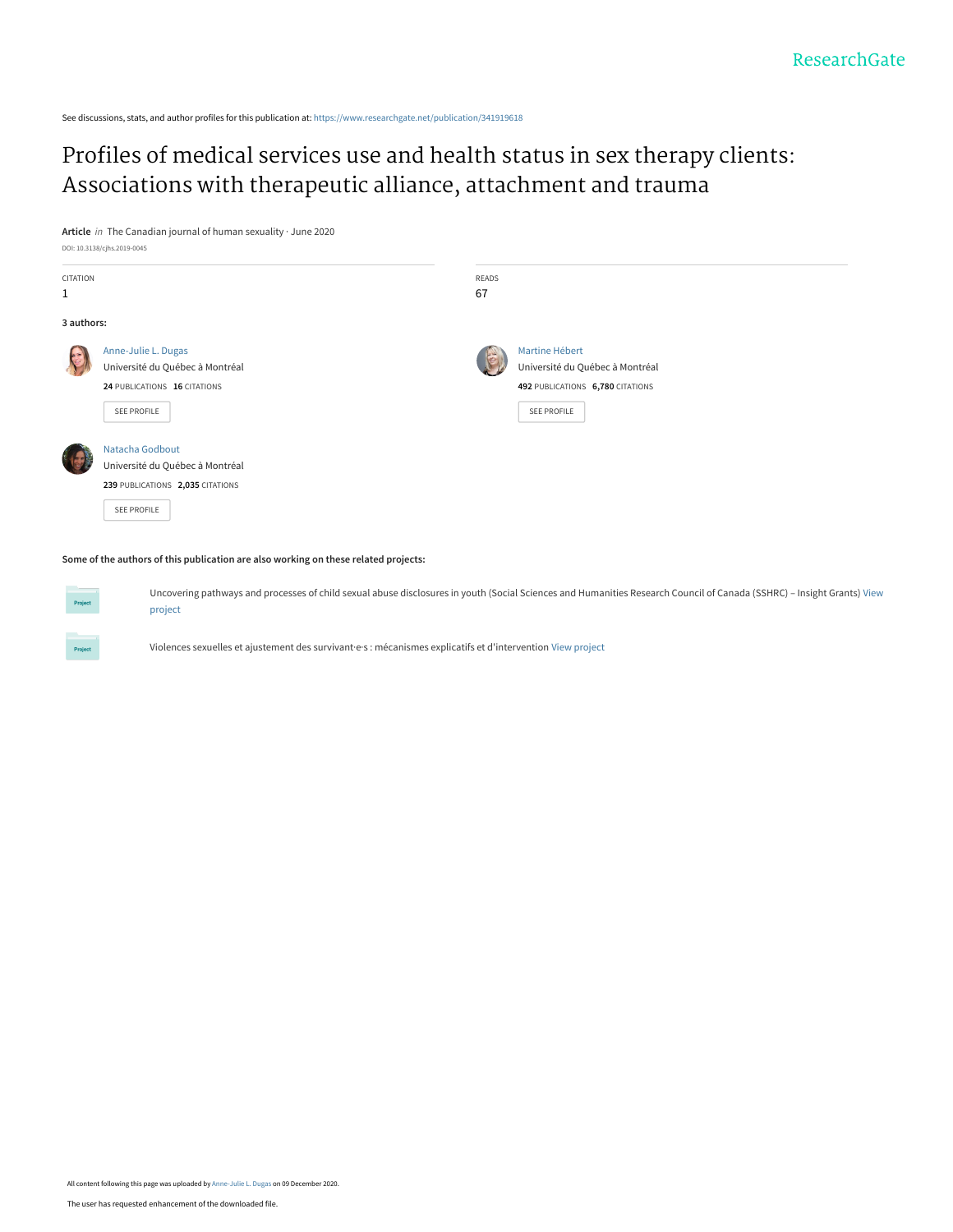

## **PROJECT MUSE®**

Profiles of medical services use and health status in sex therapy clients: Associations with therapeutic alliance, attachment and trauma

Anne-Julie Lafrenaye-Dugas, Martine Hébert, Natacha Godbout

The Canadian Journal of Human Sexuality, Advance Online, (Article)

Published by University of Toronto Press

This is a preprint article. When the final version of this article launches, this URL will be automatically redirected.

 $\rightarrow$  For additional information about this preprint article <https://muse.jhu.edu/article/757985/summary>

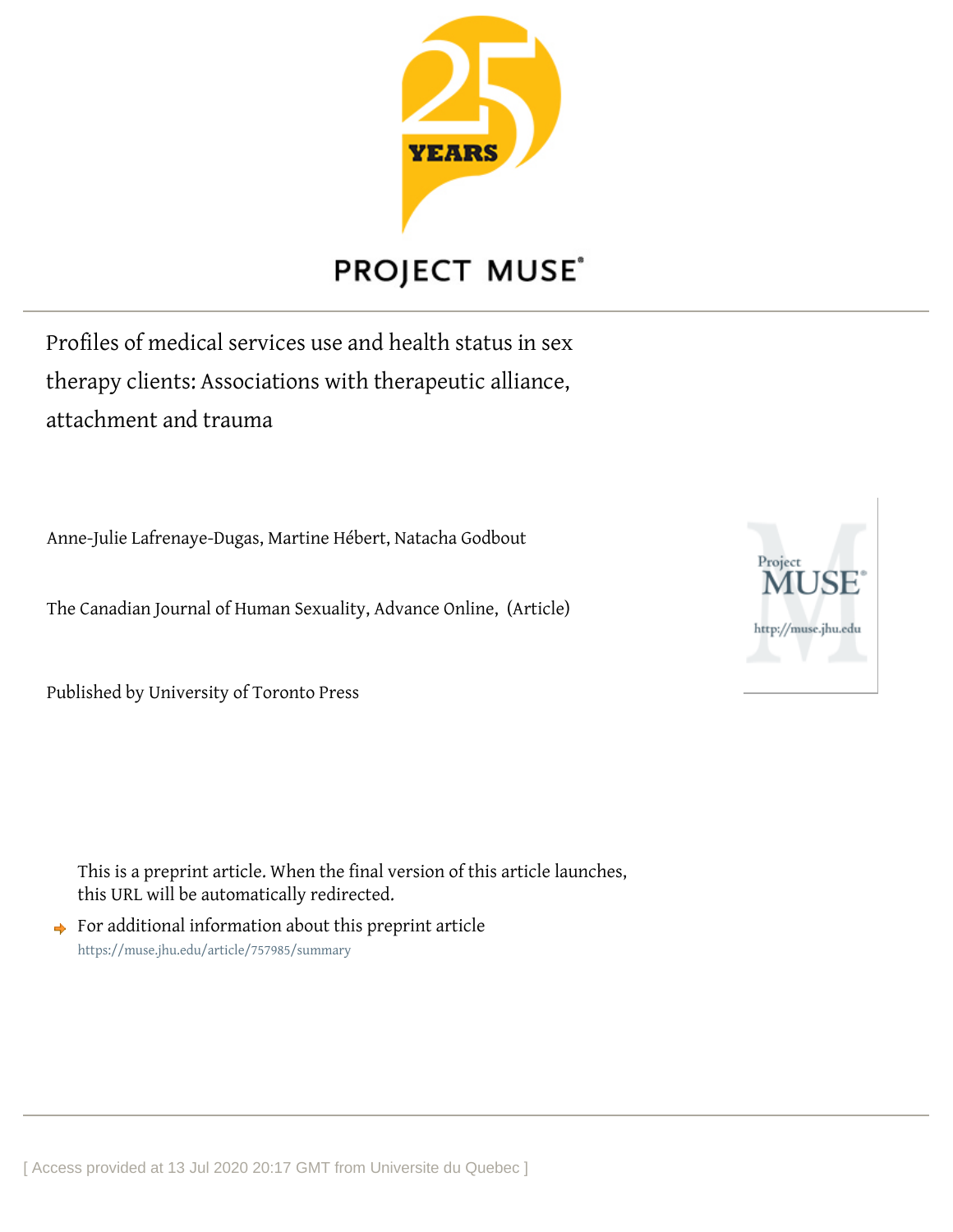# <span id="page-2-0"></span> Profiles of medical services use and health status in sex therapy clients: Associations with therapeutic alliance, attachment and trauma

Anne-Julie Lafrenaye-Dugas<sup>1,2,3,4</sup>, Martine Hébert<sup>1,2,3</sup>, Natacha Godbout<sup>1,2,3,4</sup>

1 Faculté des sciences humaines, Université du Québec à Montréal, Montreal, QC

2 Centre de recherche interdisciplinaire sur les problèmes conjugaux et les agressions sexuelles, Université du Québec à Montréal, Montreal, QC

<sup>3</sup> Équipe Violence Sexuelle et Santé, Université du Québec à Montréal, Montreal, QC

4 Unité de Recherche et d'Intervention sur le Trauma et le Couple, Université du Québec à Montréal, Montreal, QC

Adults with sexual difficulties tend to report poorer health and higher health services utilization than individuals from community samples. Several correlates are related to greater use of health services, such as childhood interpersonal traumas, insecure attachment and level of therapeutic alliance. Although it is documented that clients presenting sexual difficulties and seeking sex therapy are likely to present these risk factors, health status and medical services use have not yet been empirically examined in this population. A total of 220 clients seeking sex therapy completed self-report questionnaires assessing childhood interpersonal traumas, attachment representations, therapeutic alliance, and sexual satisfaction. Five variables were used to identify their health status and medical services use: 1) annual number of medical consultations; 2) annual number of emergency room visits; 3) presence of chronic health problems; 4) frequency of medication intake; and 5) health status self-assessment. Hierarchical clustering analyses were conducted and three distinct profiles were identified according to the clients' health status and medical services use. The first profile ( $n = 106$ ) was characterized by a good health and low use of medication and medical services. Compared to the other profiles, these clients report more secure attachment, stronger therapeutic alliance, and fewer traumas. The second profile ( $n = 73$ ) showed the highest frequency of medical and emergency room consultations. These clients all mentioned a chronic health problem and a high rate of trauma. The third profile ( $n = 41$ ) included clients using the most medication, but reporting a globally good health. These clients reported low levels of therapeutic alliance. Results provide a better understanding of the associations between sexual difficulties and health problems.

**KEYWORDS:** Attachment, childhood interpersonal traumas, health services use, sexual satisfaction, sex therapy, therapeutic alliance

 Recent scientific data suggest that individuals presenting with reasons ([Fleury et al., 2014](#page-12-0), [2019](#page-12-0); [Ishak, Low, & Othman, 2010;](#page-12-0) mental and sexual health difficulties tend to seek consultations [Tan, Tong, & Ho, 2012\)](#page-13-0). A better understanding of medical serfor their physical health, particularly in the emergency room, vices use could lead to identifying comorbidities presented by about twice as much (39%) as individuals not presenting these clients with sexual difficulties. The present study focuses on doctypes of disorders (19%) ([Fleury, Grenier, Bamvita, Piat, &](#page-12-0) umenting the health status, consultation behaviours and history, [Tremblay, 2014](#page-12-0); [Fleury et al., 2019](#page-12-0)). Indeed, many clients liv- and medication use of sex therapy clients. ing with mental and sexual health difficulties develop physical Physical and sexual health do not represent two indepensymptoms related to these concerns; these individuals are like- dent clinical realities, but rather tend to be strongly associated ly to take medication or seek medical help for physical health with one another. It is recognized that individuals with sexual

**ACKNOWLEDGMENTS:** The authors would like to thank the sexology interns, their internship settings, and the clients who participated in the study. Our thanks are extended to the research team, collaborating researchers, coordinators, and all research assistants involved. This study was partially funded through grants from the Quebec Research Fund—Health [Fonds de Recherche du Québec—Santé]. **CORRESPONDENCE** concerning this article should be addressed to Natacha Godbout, Ph.D.: University of Quebec in Montreal, PO box 8888, Downtown station, Montreal, QC, H3T 1C5, [godbout.natacha@uqam.ca](mailto:godbout.natacha@uqam.ca) 

*[The Canadian Journal of Human Sexuality](https://www.utpjournals.press/loi/cjhs)*, 2020 • <https://doi.org/10.3138/cjhs.2019-0045>**▌**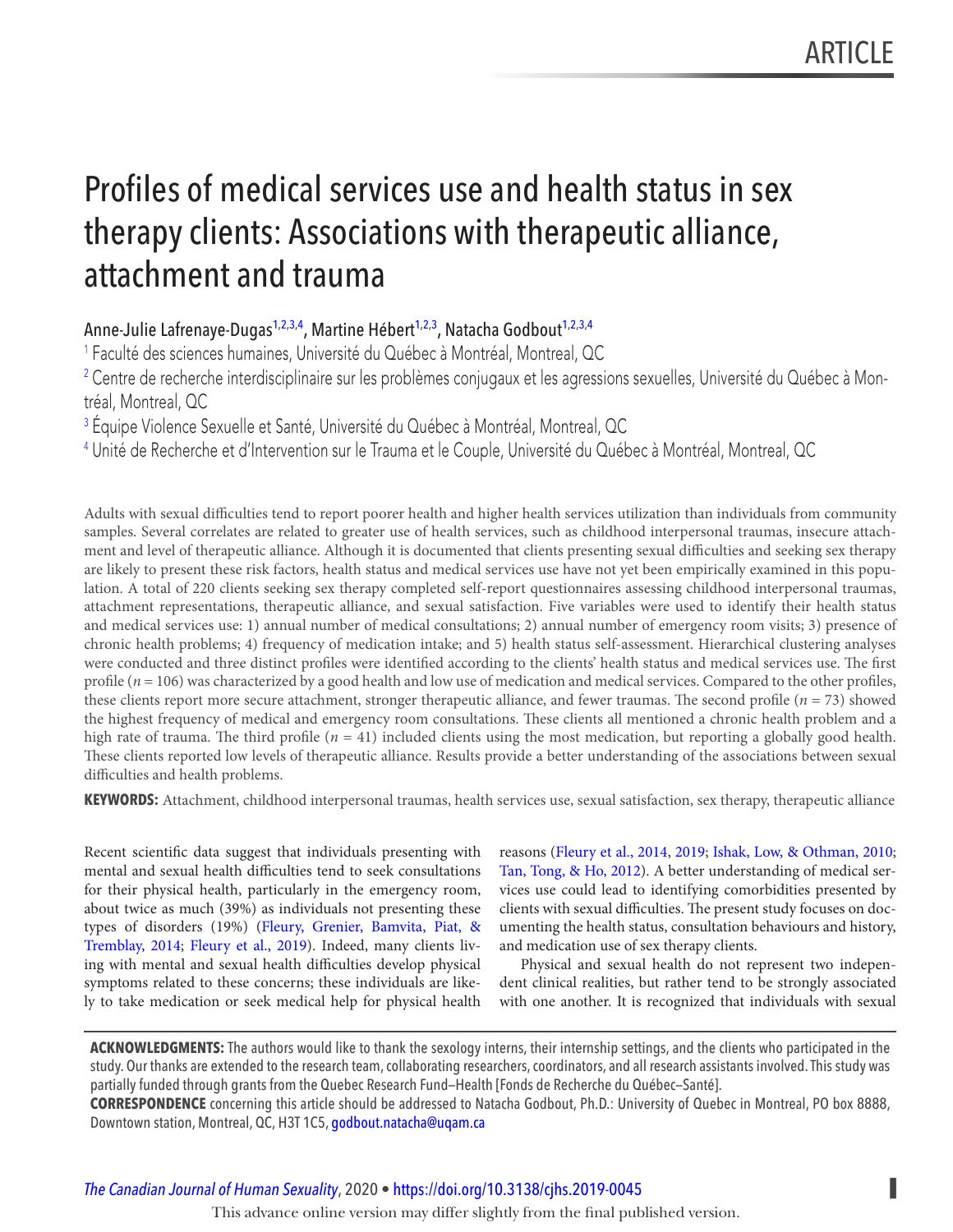<span id="page-3-0"></span>difficulties are more likely to demonstrate complex health issues ([Bigras, Godbout, Hébert, & Sabourin, 2017](#page-11-0); [Ishak et al., 2010](#page-12-0)). Indeed, in addition to mental health difficulties, health issues such as diabetes, cardiovascular and congenital diseases, hypertension, and prostate problems act as risk factors in the development of sexual difficulties ([McCabe et al., 2016](#page-13-0); [Tan et al., 2012](#page-13-0)). Moreover, clients exhibiting sexual difficulties tend to use more medications and prescription drugs in addition to using health services more regularly and frequently; as a a result they may generate and experience higher health care costs (Bonomi et al., [2008](#page-11-0); [Kupelian, Hall, & McKinlay, 2013](#page-12-0); [Xie et al., 2012](#page-13-0)). Thus, clients reporting sexual difficulties appear at risk of developing multiple comorbidities, including physical health difficulties in addition to their sexual difficulties. Studies show that presenting multiple comorbidities of sexual, mental, and physical health is associated with complex and heterogeneous health care behaviours and history as well as greater difficulty in accessing appropriate services that meet the client's needs ([Domino et al.,](#page-12-0)  $2014$ .

While clients seeking sex therapy (i.e., psychotherapy focused on the treatment of sexual difficulties) seek consultation for a variety of reasons (sexual dysfunctions, compulsive sexuality behaviour, etc.), all of them tend to report lower levels of sexual satisfaction ([Bigras, Daspe, Godbout, Briere, & Sabourin,](#page-11-0) [2017](#page-11-0); [Lafrenaye-Dugas, Godbout, & Hébert, 2018](#page-12-0)). This low sexual satisfaction is in turn associated with low relational and psychological well-being ([Butzer & Campbell, 2008;](#page-11-0) [Davison, Bell,](#page-12-0) [LaChina, Holden, & Davis, 2009\)](#page-12-0). These associations highlight the relevance of considering sexual satisfaction among clients who display sexual difficulties. In terms of health patterns, the current scientific knowledge suggests that clients with sexual difficulties have particular patterns regarding their health status and their use of health services and medication. However, very few studies have focused on the different client profiles regarding the health status and medical help seeking behaviours of this population. Similarly, to our knowledge, no study has explored possible profiles associated with the characteristics of the client's reasons for consultation, in addition to their sexual satisfaction.

Several key variables and correlates are likely to contribute to the different profiles of help seeking in sex therapy clients. First, current studies indicate higher rates of childhood interpersonal trauma (CIT; e.g., sexual, physical or psychological abuse and neglect before the age of 18) in adults seeking sex therapy, compared to individuals from community samples ([Bigras, Daspe et](#page-11-0)  [al., 2017](#page-11-0); [Bigras, Godbout et al., 2017](#page-11-0); [Lafrenaye-Dugas et al.,](#page-12-0) [2018](#page-12-0); [Berthelot, Godbout, Hébert, Goulet, & Bergeron, 2014](#page-11-0)). Empirical data has documented that CIT rarely happens in isolation, and that a child who has undergone a form of violence has a high risk of experiencing multiple types of interpersonal vio-lence ([Hodges et al., 2013](#page-12-0)). In turn, the accumulation of different forms of CIT (i.e., cumulative childhood trauma) is related to a more severe and complex symptomatology, such as aggravated relational and psychological symptoms, as well as sexual difficulties and a greater use of health services ([Bigras, Daspe et al.,](#page-11-0) [2017](#page-11-0); [Bigras, Godbout et al., 2017](#page-11-0); [Lafrenaye-Dugas et al., 2018;](#page-12-0) [Berthelot, Hébert, et al., 2014](#page-11-0); [Chartier, Walker, & Naimark,](#page-11-0)

[2007](#page-11-0); [Staples, Rellini, & Robert, 2012](#page-13-0)). More precisely, CIT appears to be associated with an increased frequency of physician visits, hospitalizations, emergency room visits, medication usage and greater costs to the health system ([Bonomi et al., 2008](#page-11-0); [Chartier et al., 2007](#page-11-0)), in addition to its impact on mental health and emotional wellbeing. Survivors of CIT also report a poorer perception of their own health and higher levels of chronic health problems (e.g., neuromusculoskeletal, cardiorespiratory or autoimmune disorders) ([Wegman & Stetler, 2009](#page-13-0)). In short, sex therapy clients tend to show higher rates of CIT and these adverse experiences may influence their health status, however the distribution of these traumas in different client profiles remains undocumented. Patterns of health status and medical services use could provide a basis for understanding the help seeking strategies of clients who have endured different CIT experiences.

Romantic attachment insecurities form a second key correlate of health status and health care behaviours and history in sex therapy clients, and attachment insecurities are also known to be related to a history of past CIT. In fact, studies have shown that the experience of CIT is associated with higher levels of insecure attachment in adulthood, but individuals with insecure attachment tend to use health services in a disparate and heterogeneous manner ([Ciechanowski, Walker, Katon, & Russo, 2002](#page-11-0)). Adult attachment involves two interconnected dimensions ( [Godbout, Daspe et al., 2017](#page-12-0); [Mikulincer, Shaver, & Pereg, 2003](#page-13-0)). Attachment avoidance is related to the negative representation of others as not trustworthy and is characterized by emotional suppression, self-reliance, and discomfort with closeness and interdependence because of expectations that the partner will be unavailable. It involves a strategic deactivation of the attachment system to reduce negative emotional states as well as vulnerability to rejection and neediness. Attachment anxiety refers to a negative model of self and is characterized by fear of abandonment and rejection combined with a lack of sense of self-worth, as well as the tendency to validate oneself through others. It involves a strategic hyperactivation of the attachment system, which is sensitive to signals indicating that the relationship might be threatened, and is in need of love and reassurance ([Godbout,](#page-12-0) [Daspe et al., 2017](#page-12-0) [Mikulincer et al., 2003](#page-13-0)). Individuals are considered to have a secure attachment when their scores on attachment anxiety and attachment avoidance are low (see [Brassard et](#page-11-0)  [al., 2012](#page-11-0) for more information and cut-off), otherwise their attachment is considered insecure (Griffin & Bartholomew, 1994; [Mikulincer et al., 2003](#page-13-0)). Individuals with insecure attachment report more physical health problems than the rest of the population ([Ciechanowski et al., 2002](#page-11-0)). Anxious attachment is related to more medical visits and complex symptomatology than other types of attachment, and avoidant attachment is related to a tendency to avoid medical consultations (Ciechanowski et al., [2002](#page-11-0)). While it is known that attachment in adulthood is optimally understood through romantic relationships [\(Hazan &](#page-12-0) [Shaver, 1987](#page-12-0); [Mikulincer & Goodman, 2006](#page-13-0)), higher levels of anxious and avoidant attachment are also associated with less sexual satisfaction, more sexual difficulties, and higher levels of psychological distress ([Shallcross, Frazier, & Anders, 2014;](#page-13-0) [Stefanou & McCabe, 2012](#page-13-0)).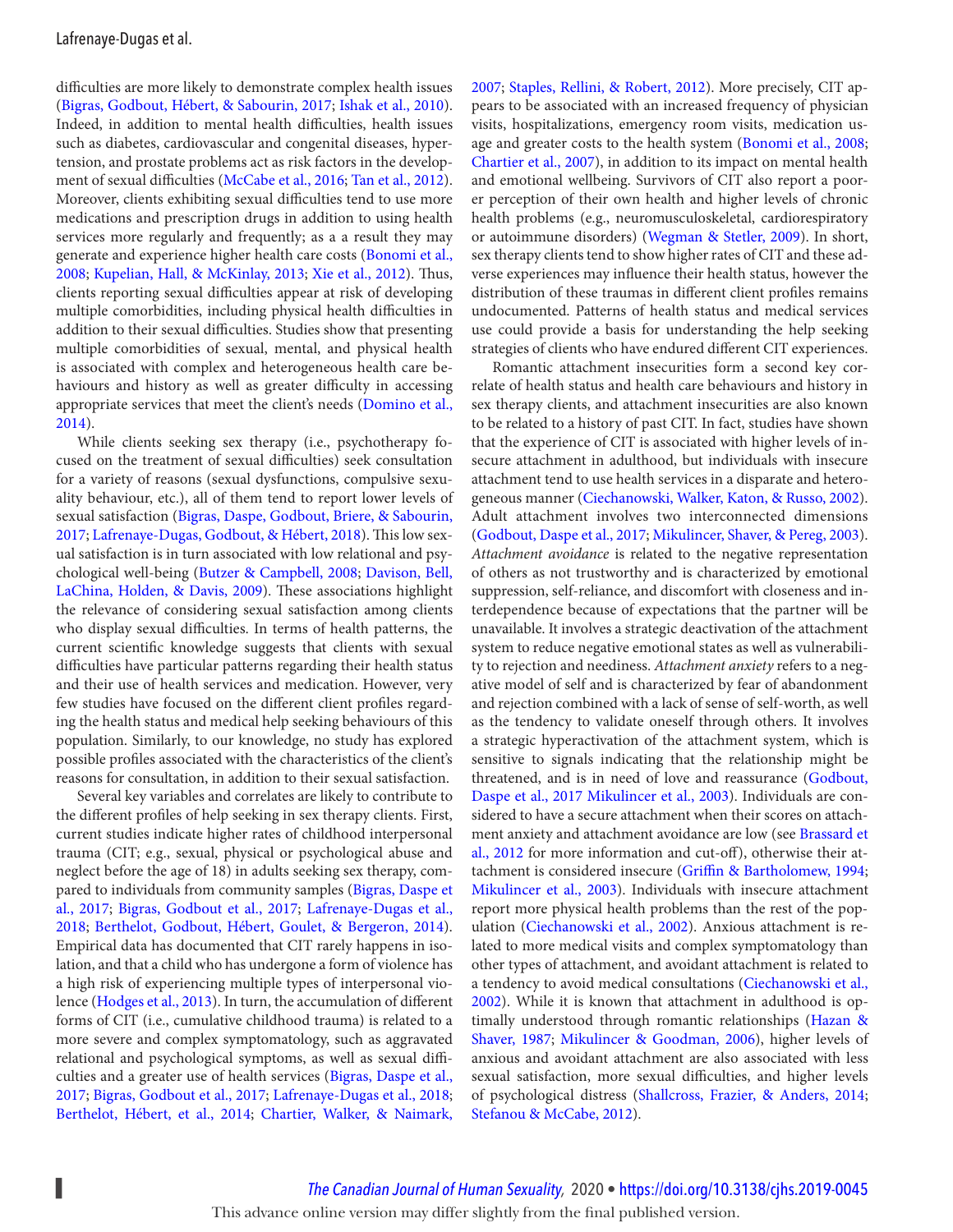<span id="page-4-0"></span>A third key variable that may relate to health services seeking profiles is therapeutic alliance. Indeed, experiences of CIT and attachment insecurity are also documented as being linked with a poorer establishment of therapeutic alliance ([Diener &](#page-12-0) [Monroe, 2011](#page-12-0); [Lafrenaye-Dugas et al., 2018](#page-12-0); [Paivio & Cramer,](#page-13-0)  [2004](#page-13-0); [Smith, Msefti, & Golding, 2010](#page-13-0)1). Psychotherapy processes in which the therapeutic alliance is weaker are associated with a greater risk for clients to drop out of their treatments, and to have more irregular health care behaviours ([Sharf, Primavera &](#page-13-0) [Diener, 2010](#page-13-0)). The central role of the therapeutic alliance is increasingly recognized in the field of psychotherapy and sex therapy research, and the concept of alliance has recurrently been underlined as a key component of treatment efficacy in both psychological and biomedical therapy [\(Lafrenaye-Dugas et al.,](#page-12-0) [2018](#page-12-0); [Bennett, Fuertes, Keitel, & Phillips, 2011](#page-11-0)). Specifically, a solid alliance that is established rapidly in a therapeutic relationship appears to act as an efficient predictor of positive therapy outcomes ([Horvath, Del Re, Flückiger, & Symonds, 2011\)](#page-12-0).

In sum, there is evidence to suggest that sex therapy clients are very heterogeneous in their help seeking, as well as their health status and medical services use profiles. Some exhibit a long history of medical consultations and physical health issues that are comorbid with their sexual difficulties, while others demonstrate a less complex care path.

 These premises raise questions about the importance of assessing clients' health services use to inform therapeutic interventions. Systemic approaches are recommended in sex therapy, to take into account the multiple variables related to therapy effectiveness ([Hertlein, Weeks, & Gambescia, 2015](#page-12-0)). Among those variables, assessing clients' health services use may provide useful information to tailor well-adapted interventions. Low sexual satisfaction, accumulation of CIT, insecure attachment and difficulties in establishing a solid therapeutic alliance were found to be linked to a greater utilization of health services, as well as an increase in reported physical health symptoms ([Bertakis &](#page-11-0) [Azari, 2011](#page-11-0); [Bonomi et al., 2008](#page-11-0); [Ciechanowski et al., 2002](#page-11-0); [Lafrenaye-Dugas et al., 2018](#page-12-0)). Although sex therapy clients tend to present these risk factors ([Lafrenaye-Dugas et al., 2018](#page-12-0)), their health care behaviours and history and the identified correlates have not been examined empirically. Since these variables of interest are related to therapeutic success in psychotherapy and sex therapy ([Horvath et al., 2011](#page-12-0); [Lafrenaye-Dugas et al., 2018](#page-12-0)), a more thorough exploration of these correlates might offer important cues for assessment and treatment in this population.

#### **Objectives**

The first objective of this study was to investigate the heterogeneity in health status and health care behaviours and history of clients seeking sex therapy, by identifying profiles based on their use of health services and the perception of their health. The second objective was to examine whether these distinct health status and medical services use profiles were characterized by different levels of sexual satisfaction, CIT, insecure attachment and therapeutic alliance strength. The hypothesis was that different profiles of health status and medical services use in sex therapy clients would be identified, and that profiles with greater usage

of services and medication, and a lower health status self-evaluation, would report more CIT and attachment insecurity, as well as a weaker therapeutic alliance and lower sexual satisfaction.

## **METHODOLOGY**

## **Participants and Data Collection**

Clients seeking sex therapy with interns completing a graduate program in clinical sexology leading to a psychotherapy practice licence, were invited to complete self-report questionnaires within their first weeks ( $M = 5.7$  weeks;  $SD = 2.3$ ;  $MIN = 1$ ;  $MAX = 8$ ) of treatment (i.e., during the evaluation phase). These interns treated clients under clinical supervision. Participants were recruited from different facilities hosting interns (general hospitals, family medicine units, community, and private clinics, etc.). Inclusion criteria consisted of being an adult client seeking sex therapy with an intern and not reporting any situational factors associated with specific health and treatment contexts that might interfere with the frequencies and history of health care experiences (i.e., road accident, high-risk pregnancy, cancer treatment, etc.). The project obtained approval from the University of Quebec in Montreal (Université du Québec à Montréal) Research Ethics Board. Informed and free consent was obtained from all participants following a full presentation of the study, and after being informed of their rights with to withdraw at any moment. Clients were also informed that their refusal to participate in the study would not affect their access to the services provided. A total of 220 clients, 119 women (54.1%), 100 men (45.5%) and one client identifying as non-binary (0.4%) participated in this study. Clients were aged between 18 and 77 years old  $(M = 37.0;$  $SD = 12.6$ ). The majority, 184 (83.6%) defined their sexual orientation as heterosexual, 16 (7.3%) as homosexual, 11 (5.0%) as bisexual, and 9 (4.1%) identified with another sexual orientation (e.g., unsure or pansexual). Regarding relational status, 72 clients (32.7%) were single, 39 (17.7%) were in a dating relationship with a partner, 62 (28.2%) were in a common-law relationship, 40 (18.2%) were married and 7 (3.2%) indicated another type of status (e.g., polyamory or open relationship, divorced or widowed). The majority earned less than \$40,000 CAN per year (66.0%), had at least a college education degree (80.9%), worked full-time (58.4%), spoke French as their native language (88.6%), and were from Canada (87.9%).

#### **Measures**

#### *Variables Used to Derive the Cluster Profi les*

All variables were assessed using self-report questionnaires. The survey began with a section collecting clients' sociodemographic information (e.g., age, place of birth, gender, sexual orientation, etc.).

#### **Medical services use.**

Included in the sociodemographic section was a series of items asking clients about their health service use patterns and their perception of their health status. Health behaviour variables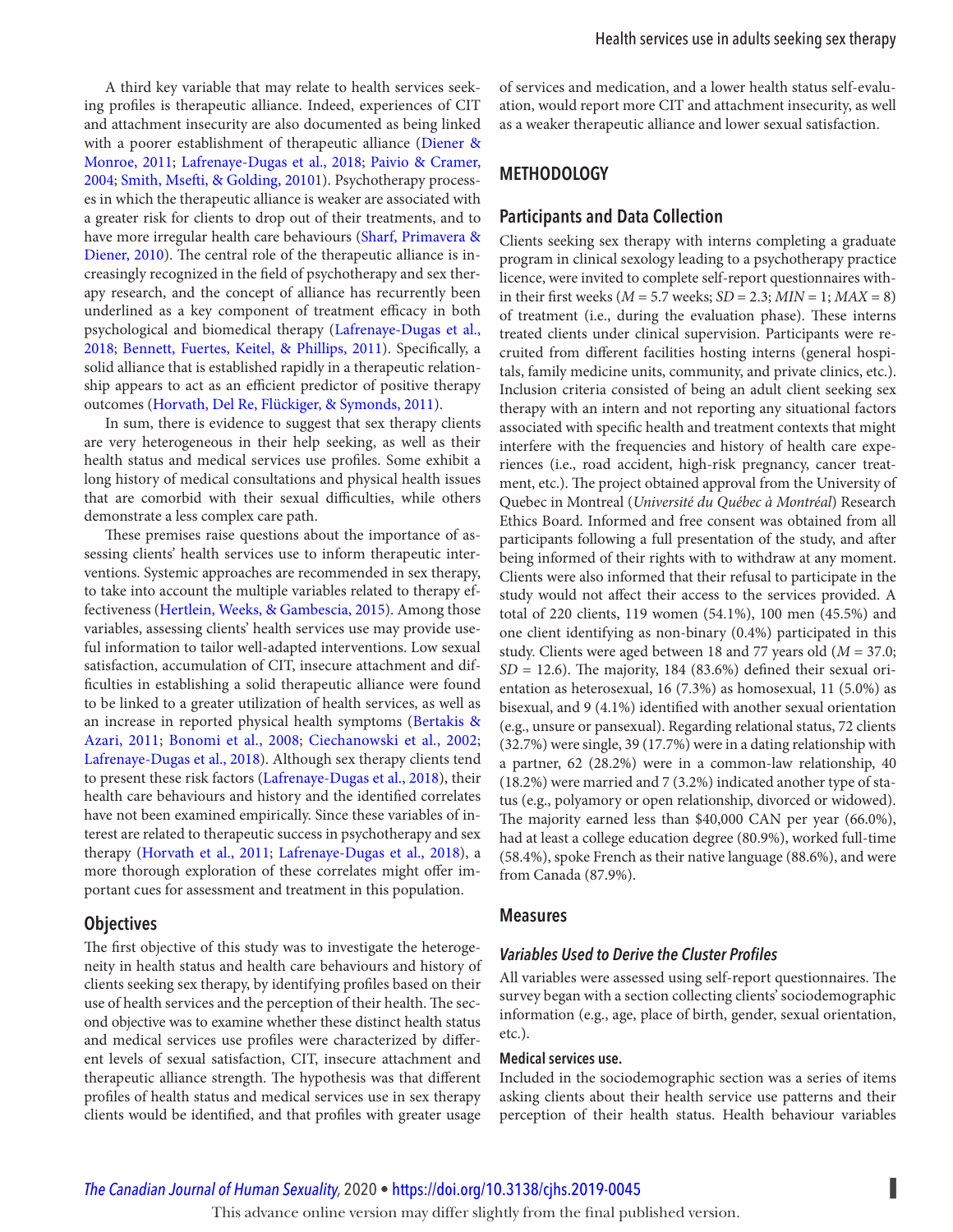## <span id="page-5-0"></span>Lafrenaye-Dugas et al.

were measured using five descriptive questions: (1) How many times have you consulted a physician or health professional in the past year? (2) Of those, how often did your consultation take place in an emergency room? (3) Do you have any chronic health difficulties? (4) Except for the contraceptive pill, how often do you take medications? (5) In general, how do you perceive your current health? These five items were all analyzed individually. The first two questions were open-ended, the third was on a dichotomized 1 "yes"/0 "no" scale, the fourth was answered using a Likert scale ranging from 0 "never" to 6 "more than once a day," and the fifth was also answered using a Likert scale ranging from 0 "not good at all" to 6 "excellent."

#### *Correlates of Profi les*

#### **Reasons for consultation and professionals consulted in the past.**

At the end of the sociodemographic section, a series of questions assessed the reasons prompting clients to seek sex therapy. They were also asked about the number of health professionals they consulted in the past to address their sexual difficulties, and to specify for how many months they have been experiencing each identified difficulty.

#### **Sexual Satisfaction.**

Sexual satisfaction was assessed with the Global Measure of Sexual Satisfaction (GMSS) ([Lawrance & Byers, 1995](#page-12-0)), which measures the level of satisfaction a person feels toward their sexuality using five items on a bipolar scale ranging from 1 to 7 (good-bad, pleasant-unpleasant, positive-negative, satisfying-unsatisfying, valuable-worthless). Total scores range from 5 to 35 with higher scores representing greater sexual satisfaction. In our sample, Cronbach's alpha indicated high internal consistency among the items ( $\alpha = .88$ ).

#### **Childhood Interpersonal Trauma.**

Experience of trauma was assessed via the Childhood Cumulative Trauma Questionnaire (CCTQ) ([Godbout, Bigras, & Sabourin,](#page-12-0) [2017](#page-12-0)) assessing eight forms of trauma: physical and psychological abuse by parental figures, psychological and physical neglect, exposure to psychological and physical violence between parental figures, peer bullying, and sexual abuse. In Canada and many other countries, the age of majority and transition to adulthood ranges from 18 to 19 years old, and individuals under that age are legally considered children. In the province of Quebec specifically, where this study took place, the age of majority is 18 years. Thus, the questionnaire measured the presence of interpersonal traumas that occurred before the age of 18 years. Childhood sexual abuse was assessed with one item evaluating whether the client had ever experienced unwanted sexual contact or sexual contact with an adult, authority figures, or someone five or more years older before the age of 18, followed by questions on the type of committed acts (e.g., forced exhibitionism or voyeurism, touching, penetration, etc.) and relationship with the abuser. For the other types of CIT, items stated a potentially traumatic event (e.g., "Did one of your parents, or both, ever punch or kick you?"; "Did one of your parents, or both, ever confine you alone in a room for a long period of time?"), then investigated the event's frequency during a typical year on a scale ranging from

0 "Never" to 6 "Every day, or almost every day." This enabled us to document the different forms of trauma experienced by each participant and to analyze the presence of cumulative CIT, by recoding each form as 1 "experienced" or 0 "not experienced" as recommended by Godbout and colleagues (2017). The dichotomized items were then summed to produce a total score ranging from 0 to 8, with higher scores indicating greater exposure to different forms of trauma. Past studies established satisfactory psychometric qualities [\(Bigras, Godbout et al., 2017](#page-11-0)) for this questionnaire, and Cronbach's alpha showed high internal consistency in the current sample: .89.

#### **Attachment representations.**

Since attachment representations in adults are best measured through romantic relationships ([Hazan & Shaver, 1987](#page-12-0); [Mikulincer & Goodman, 2006\)](#page-13-0), we used the Experience in Close Relationship Scale-12 (ECR-12; [Lafontaine et al., 2016](#page-12-0)). This questionnaire measures the two attachment dimensions using two subscales: attachment, anxiety (e.g., "I worry a fair amount about losing my partner") and avoidance (e.g., "I don't feel comfortable depending on romantic partners") using a Likert scale ranging from 1 "Strongly disagree" to 7 "Strongly agree." Higher scores on these subscales indicate a higher level of anxiety or avoidance, and clinical cut-offs have been proposed to depict attachment anxiety (score  $> 3.5$ ) and avoidance (score  $> 2.5$ ) (Brassard et al., 2012). Previous studies showed satisfactory psychometric qualities for this questionnaire ([Brassard et al., 2012](#page-11-0); [Lafrenaye-Dugas et al., 2018\)](#page-12-0). In our sample, the Cronbach's alpha of the anxious attachment subscale was .87, and .85 for the avoidant attachment subscale.

#### **Therapeutic Alliance.**

 Therapeutic alliance was measured using the Working Alliance Inventory-Client Short Form (WAI) (Tracey & Kokotovic, 1989). This questionnaire includes twelve items (e.g., "I am confident in my therapist's ability to help me," "My therapist and I trust one another") which are answered on a scale ranging from 1 "Never" to 7 "Always." The total score fluctuates between 12 and 84, while the scores on each subscale may vary between 4 and 28. A higher score denotes a stronger perceived therapeutic alliance, but this scale does not propose a clinical cut-off. Previous scientific studies supported the pertinence of assessing alliance in the first sessions ([Horvath et al., 2011](#page-12-0); [Lafrenaye-Dugas et al., 2018](#page-12-0)). Cronbach's alpha of the total score indicates a high internal consistency in both previous studies (e.g., [Taber, Leibert, & Agaskar,](#page-13-0) [2011](#page-13-0)), and in the current study ( $\alpha$  = .92).

#### **Data Analyses**

Analyses were conducted using the software program IBM SPSS version 26. First, descriptive analyses were conducted to portray the characteristics of the sample on clients' health status and medical services use, their reasons for seeking consultation, sexual satisfaction, CIT, attachment style and level of therapeutic alliance. Second, a cluster analysis was performed using a hierarchical clustering algorithm (Ward's method). This method separated clients into distinct groups (e.g., clusters) grounded on their similarities regarding how many times they have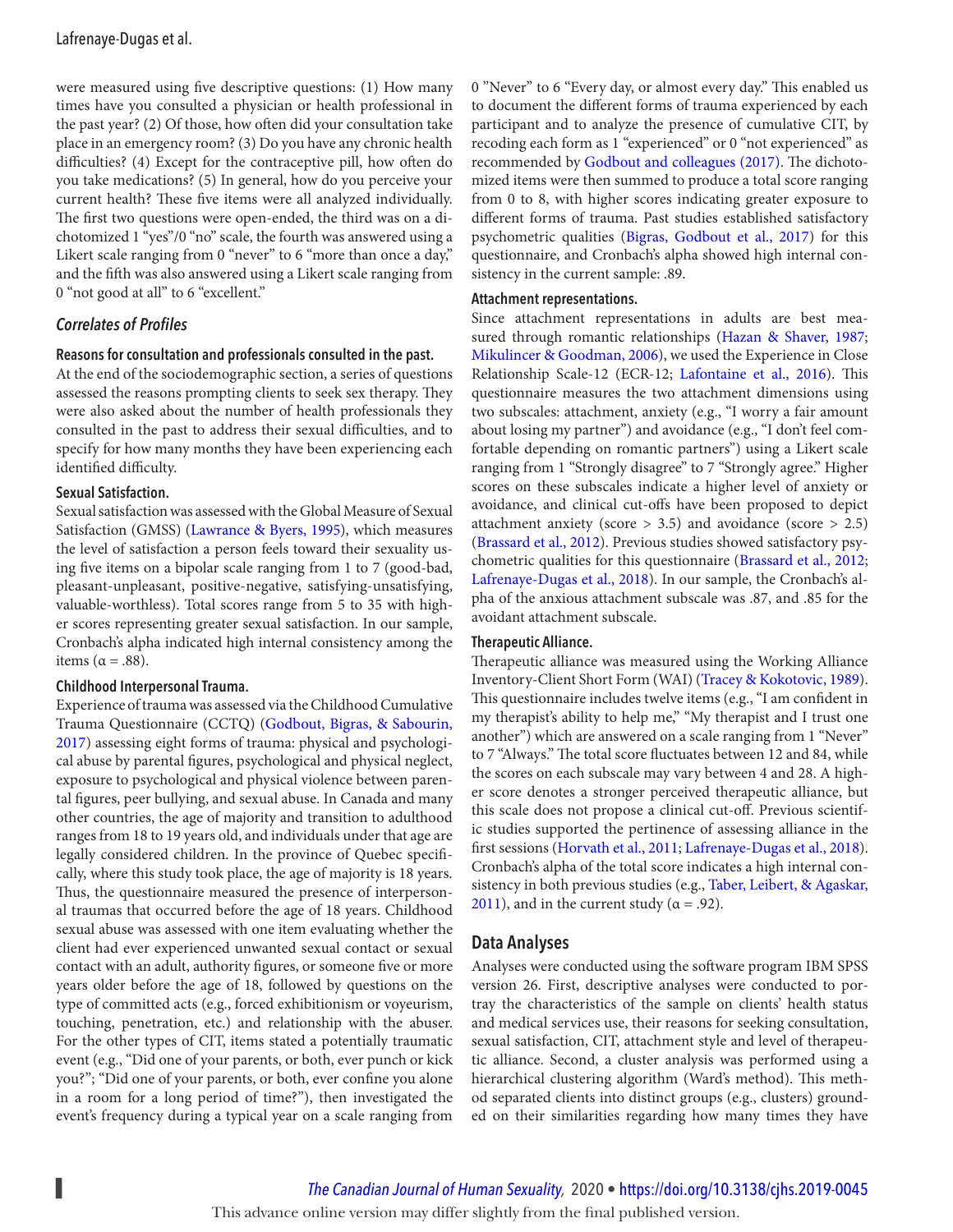<span id="page-6-0"></span>consulted a physician or health professional in the past year; how many times the consultations were in an emergency room, the presence of chronic health difficulties, how often they take medications, and their self-perception of their own health. All variables were standardized and redistributed on the same comparable scale ranging from 0 to 1. To select the optimal number of homogeneous profiles (between 1 and 15), an examination of the dendrogram, of statistical indicators for model selection, was realized in addition to comparing the results to theoretical frameworks, as suggested by [Hair, Anderson, Tatham, and Black](#page-12-0) [\(1998\)](#page-12-0). The two-steps clustering method was also performed to confirm this examination.

Analyses of variance (ANOVAs) and post-hoc analyses (LSD method) were performed first to test significant differences between clusters on the health variables used in their construction. Then, the analyses were conducted to examine cluster differences on the identified correlates: the number of health professionals that clients have seen in the past concerning their reason for seeking consultation, their level of sexual satisfaction and cumulated CIT, and their differences in attachment styles and perceived level of therapeutic alliance with their therapist.

#### **RESULTS**

#### **Descriptive Data**

In terms of reasons for seeking consultation, clients reported consulting for lack of sexual desire (55.5% of women and 34.0% of men), lubrication (16.0% of women) or erection problems (36.0% of men), orgasm disorder (31.9% of women), premature (22.0% of men) or delayed (12.0% of men) ejaculation, pain during sexual intercourse (34.5% of women and 2.0% of men), vaginismus (9.2%), sexual aversion (11.8% of women and 1.0% of men), problematic consumption of pornography (1.7% of women and 4.0% of men), or other motives such as relational difficulties, seduction issues, compulsive use of sexuality, and need for support in the process of questioning or affirming their sexual orientation or gender identity (21.0% of women and 23.0% of men).

More than half of the clients (57.1%) indicated more than one reason. Clients specified that they had been experiencing their reasons for seeking consultation for an average of 84.5 months  $(SD = 111.5)$  before their current consultation, which represents approximately 7 years. They reported that they had consulted an average of two  $(SD = 3.9)$  other health professionals for the presenting issues prior to the current consultation.

Regarding the level of sexual satisfaction in the sample, a mean of 21.0 ( $SD = 6.8$ ) was documented on the GMSS. In comparison, a study using the GMSS in a community sample documented a significantly higher mean score of  $27.3$  ( $SD = 6.6$ ;  $t = 11.9; p ≤ .001)$  ([Bigras, Daspe et al., 2017](#page-11-0)). As for CIT, 83.5% of sex therapy clients reported experiencing at least two forms CIT, with an average of 3.9 forms. The more frequent experiences were bullying and psychological neglect, and the less frequent were exposure to physical violence and physical neglect. The distribution of CIT rates in the total sample is detailed in Table 1.

**TABLE 1.** Rates of Reported Interpersonal Trauma

| Trauma                             | Total sample (%) |
|------------------------------------|------------------|
| <b>Emotional abuse</b>             | 62.6             |
| Physical abuse                     | 49.8             |
| Psychological neglect              | 74.9             |
| Physical neglect                   | 18.2             |
| Exposure to psychological violence | 56.9             |
| Exposure to physical violence      | 17.8             |
| <b>Bullying</b>                    | 69.1             |
| Sexual abuse                       | 41.1             |

Participants showed high levels of insecure attachment in the sample, with 64.6% of the clients reporting scores above the clinical cut-off for attachment avoidance, 70.9% for attachment anxiety, and 51.4% were above the threshold on both scales. Only 15.6% of clients exhibited a secure attachment.

For therapeutic alliance, the average score was  $69.7 (SD = 10.7)$ on the WAI. Although this variable cannot be derived with a clinical cut-off, this average score appears comparable to average scores found in previous studies using the WAI in similar samples (ranging from 65.05 to 72.9; [Lafrenaye-Dugas et al., 2018](#page-12-0); [Lafrenaye-Dugas, Hébert, & Godbout, 2020](#page-12-0); [Taber et al., 2011](#page-13-0); [Xu & Tracey, 2015](#page-13-0)). There was no significant correlation between the number of weeks spent in therapy at the time of completion, and levels of therapeutic alliance reported by clients.

Concerning their health status and their use of care services, clients reported that they consulted a physician on average four times in the past year ( $SD = 5.6$ ). Of these consultations, 32.3% indicated that at least one visit was to the emergency room. They stated taking medications on average 3.0 times a week  $(SD = 2.1)$ . Similarly, 32.3% reported living with a chronic health problem. About one third (33.2%) reported having a health status level ranging from "low" to "medium," and about two out of three clients (66.8%) reported having a "good" to "excellent" health.

#### **Profiles Description**

As shown in [Table 2](#page-7-0), to select the optimal number of profiles, the Akaike's Information Criterion (AIC; [Bozdogan, 1987\)](#page-11-0), and the Bayesian Information Criterion (BIC; [Schwarz, 1978\)](#page-13-0) were used, as well as a dendrogram representation of the hierarchical classification. All of these indicators pointed towards the three-profile solution. Indeed, this three-class model offered the cluster division with the strongest empirical foundation concerning health status and medical services use, and their associations with sexual satisfaction, CIT, attachment and therapeutic alliance. As presented in [Table 2,](#page-7-0) the three clusters were identified based on the medical and health history variables (i.e., number of medical consultation and emergency room visits in the last year, presence of chronic health conditions, frequency of medication intake and general health self-perception). ANOVAs followed by posthoc analyses (LSD method) were performed to examine cluster differences.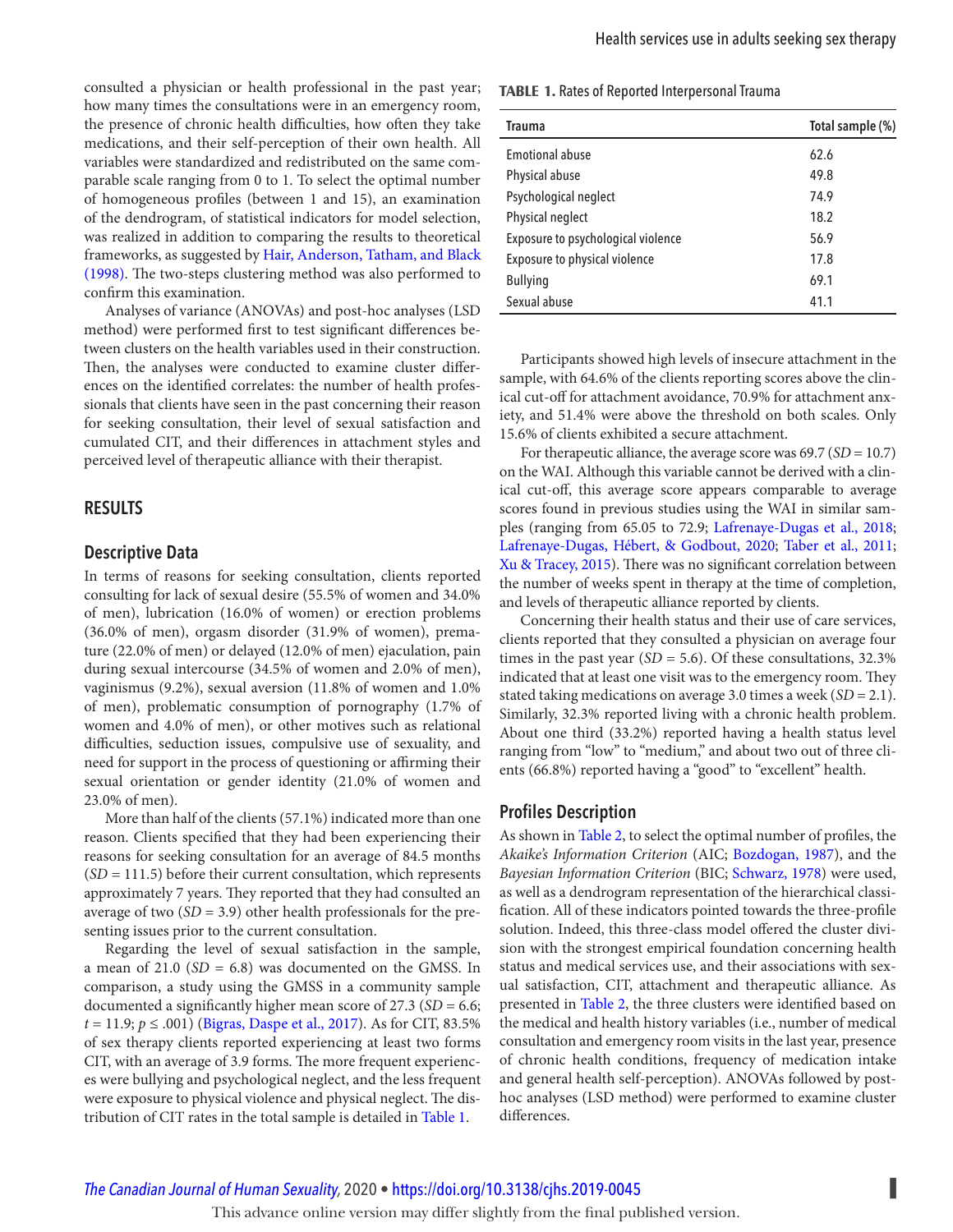<span id="page-7-0"></span>

| <b>TABLE 2. AIC and BIC Values for Different Numbers of Clusters</b> |  |
|----------------------------------------------------------------------|--|
|----------------------------------------------------------------------|--|

| <b>Number of clusters</b> | AIC    | ∆AIC      | BIC    | $\triangle$ BIC |
|---------------------------|--------|-----------|--------|-----------------|
|                           | 902.69 |           | 933.23 |                 |
| 2                         | 626.96 | $-275.73$ | 688.04 | $-245.19$       |
| 3                         | 505.56 | $-121.40$ | 597.18 | $-90.86$        |
| 4                         | 452.87 | $-52.69$  | 575.04 | $-22.14$        |
| 5                         | 434.99 | $-17.88$  | 587.70 | 12.66           |

 The following section presents each cluster along with the group differences regarding the profiles comparison variables (e.g., the number of professionals consulted in the past concerning sexual difficulties, sexual satisfaction, CIT, attachment and therapeutic alliance). The post hoc results comparing the three profiles on the variables used to derive the clusters, and the correlates of the profiles, are presented in Table 2 and 3, and illus-trated in [Figure 1](#page-8-0). Regarding sociodemographic factors, profiles did not differ in terms of gender and annual income. However, clients in the first profile reported being significantly younger  $(M = 32.6$  years old;  $SD = 10.7$ ) compared to clients in the other two profiles (respectively  $M = 42.3$  years old;  $SD = 13.7$  and  $M = 39.2$  years old;  $SD = 10.9; p < .001$ ).

#### *First Profile: Good Health*

The profile ( $n = 106$ ; 48.2% of the sample) named "Good health" is characterized by generally healthy clients and a low use of medical services and medication. Using the clinical cut-offs proposed by Brassard and colleagues (2012), post-hoc analyses revealed that these clients reported the highest level of secure attachment compared to the other groups, with 22.0% of them presenting a secure attachment style (56.4% showed a clinical level of attachment avoidance, 63.4% showed a clinical level of attachment anxiety, and 43.0% were above cut-off on both dimensions). Indeed, 66.7% of the clients with a secure attachment were in this profile. They demonstrated a stronger therapeutic alliance ( $M = 71.2$ ;  $SD = 10.3$ ) and a greater sexual satisfaction  $(M = 21.9; SD = 6.5)$  compared to the third profile. Furthermore, they indicated less CIT ( $M = 3.5$ ; SD = 2.1), reported experiencing their sexual difficulties for the shortest period of time ( $M = 61.5$ ) months;  $SD = 64.7$ ), and consulted the fewest health professionals regarding their sexual difficulties ( $M = .61$ ; SD = .83) when compared to clients from the second and third profiles.

#### *Second Profile: Chronic Discomfort*

The clients included in the second profile ( $n = 73$ ; 33.2% of the sample), entitled "Chronic discomfort," demonstrated a higher

#### **TABLE 3. ANOVA and Post Hoc Analyses (LSD Method) for the Three Profiles**

|                                  | Profile #1: Good health   | <b>Profile #2: Chronic discomfort</b> | Profile #3: Medication centred |              |       |
|----------------------------------|---------------------------|---------------------------------------|--------------------------------|--------------|-------|
|                                  | M(SD)                     | M(SD)                                 | M (SD)                         | F(2,217)     | $n^2$ |
| <b>Medical consultation</b>      | $2.37(2.98)^{a}$          | $5.90(6.92)^{b}$                      | $5.66(6.69)^b$                 | $11.51***$   | 0.11  |
| <b>Emergency room visits</b>     | $0.34$ $(.72)^a$          | $0.82(1.19)^{b}$                      | $0.34$ $(.58)^{ac}$            | $7.24***$    | 0.07  |
| <b>Chronic health conditions</b> | $0.00(0.00)^{a}$          | $0.97$ $(.16)^{b}$                    | $0.00(0.00)$ ac                | $2573.67***$ | 23.72 |
| <b>Medication intakes</b>        | $1.26$ (.96) <sup>a</sup> | $4.16(1.95)^{b}$                      | $5.17(.67)^c$                  | $170.70***$  | 1.57  |
| General health perception        | $4.39(1.06)^a$            | $3.4(1.18)^{b}$                       | $3.95(1.07)^c$                 | $17.51***$   | 0.16  |

*Note.* Means on the same row with different superscript letters (ª versus <sup>b</sup> versus <sup>c</sup>) differ at  $\rho$  < .05.  $**p* ≤ .05. ***p* ≤ .01. ****p* ≤ .001.$ 

| TABLE 4. Profiles Correlates Analyzed through ANOVA and Post Hoc Analyses (LSD Method) |  |
|----------------------------------------------------------------------------------------|--|
|                                                                                        |  |

|                                | Good health              | <b>Chronic discomfort</b> | <b>Medication centred</b>  |                |       |
|--------------------------------|--------------------------|---------------------------|----------------------------|----------------|-------|
|                                | M(SD)                    | M(SD)                     | M(SD)                      | F(df)          | $n^2$ |
| <b>CCTQ</b>                    | $3.5(2.1)$ <sup>a</sup>  | $4.2(2.2)^{b}$            | $4.3(1.9)^{b}$             | $3.0(2,217)^*$ | .03   |
| <b>ECR: Anxiety</b>            | $4.1(1.5)^a$             | $4.5(1.4)^{b}$            | $4.4(1.5)^{ab}$            | $2.1(2,210)^m$ | .03   |
| <b>ECR: Avoidance</b>          | $2.9(1.4)^{a}$           | $3.4(1.5)^{b}$            | $3.3(1.4)$ <sup>ab</sup>   | $3.0(2,209)$ * | .03   |
| <b>WAI: Total</b>              | 71.2 (10.3) <sup>a</sup> | 69.1 (10.4) <sup>ab</sup> | $66.9(11.8)^{b}$           | $2.5(2,202)^m$ | .03   |
| <b>GMSS</b>                    | $21.1(6.5)^{a}$          | $20.5(6.8)^{ab}$          | $19.4(7.1)^{b}$            | 2.2(2,210)     | .02   |
| Difficulty duration (months)   | $61.5(64.7)^a$           | $103.1(146.2)^{b}$        | 110.2 (126.2) <sup>b</sup> | $3.0(2,147)^*$ | .04   |
| Number professionals consulted | $0.6(0.8)^{a}$           | $1.3(1.4)^{b}$            | $2(3.9)^{b}$               | $6.3(2,159)**$ | .07   |

*Note. M*eans on the same row with different superscript letters (<sup>a</sup> versus <sup>b</sup>) differ at  $\rho < .05$ .

 $**p* ≤ .05. ** *p* ≤ .01. *** *p* ≤ .001.$ 

*m*marginally significant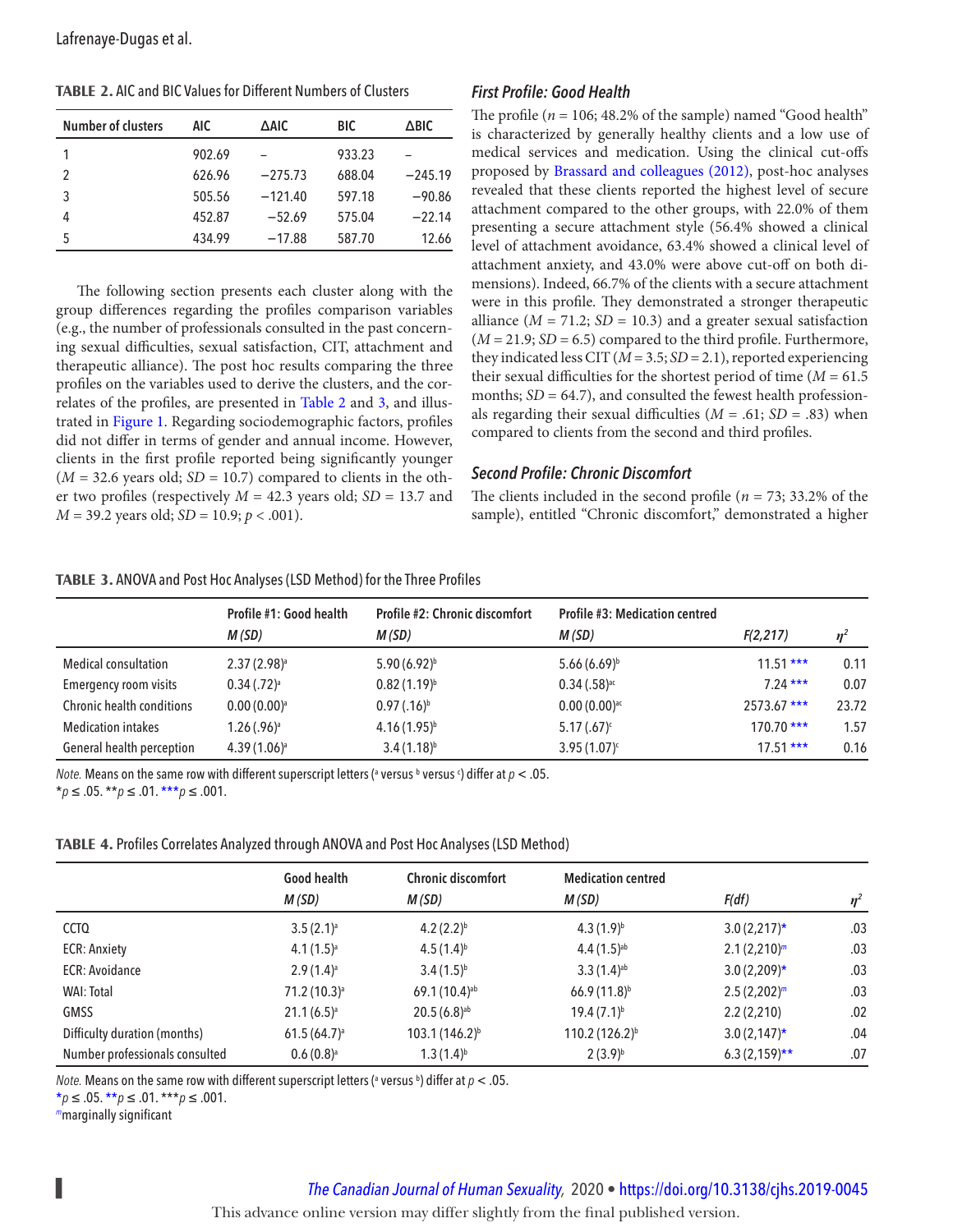<span id="page-8-0"></span>

**Figure 1.** Histogram representation of the post hoc analyses (LSD method) on profiles correlates. Values were standardized and centred to obtain a common scale ranging from 0 to 1. Means on the same row with different superscript letters (ª versus <sup>b</sup>) differ at  $\rho$  < .05.

number of medical visits compared to the first profile, in addition to presenting the highest number of visits to the emergency room compared to the clients from two other profiles. They also indicated the lowest self-assessment of their health, and were the only ones to mention chronic health problems compared to the clients from the other profiles. According to post-hoc comparison tests, clients in this profile reported significantly higher levels of attachment avoidance (71.8%) and attachment anxiety  $(78.8%)$  than the participants from the first profile. Similarly, 60.5% of these clients showed significant levels of both anxious and avoidant attachment, and only 9.9% reported a secure attachment. They also demonstrated a higher rate of CIT ( $M = 4.2$ ;  $SD = 1.9$ ), and a lower level of therapeutic alliance ( $M = 69.1$ ;  $SD = 10.4$ ) and sexual satisfaction ( $M = 20.5$ ;  $SD = 6.8$ ) compared to the clients from the "Good health" profile. On average, they reported dealing with the presenting sexual difficulty for 103.8 months  $(SD = 146.2)$  prior to seeking the current therapy, and they consulted significantly more health professionals for their sexual difficulties than clients from the first profile ( $M = 1.3$ ;  $SD = 1.4$ ).

## *Third Profile: Medication Centred*

The third profile comprised of clients ( $n = 41$ ; 18.6% of the sample) with the highest level of medication use, but stated a general good health and a moderate level of medical consultations compared to clients from the other profiles. Therefore, this group was named "Medication centred." Although correlate levels and average scores appear more elevated for this profile than for the other two, the only significant differences were observed compared to the "Good health" profile. Precisely, post-hoc analyses exposed that these clients demonstrated significantly more attachment anxiety and avoidance than the first profile, but did not differ from the second profile on this correlate, as they present similar rates of insecure attachment (9.8% secure; 70.1% showed a clinical level of attachment avoidance; 75.6% showed a clinical level of attachment anxiety; and 56.1% were simultaneously above cut-off on both dimensions). This group displayed, compared to the first profile, significantly higher level of CIT ( $M = 4.3$ ;  $SD = 1.9$ ), the lowest level of therapeutic alliance ( $M = 66.9$ ;  $SD = 10.9$ ), the lowest level of sexual satisfaction ( $M = 19.4$ ;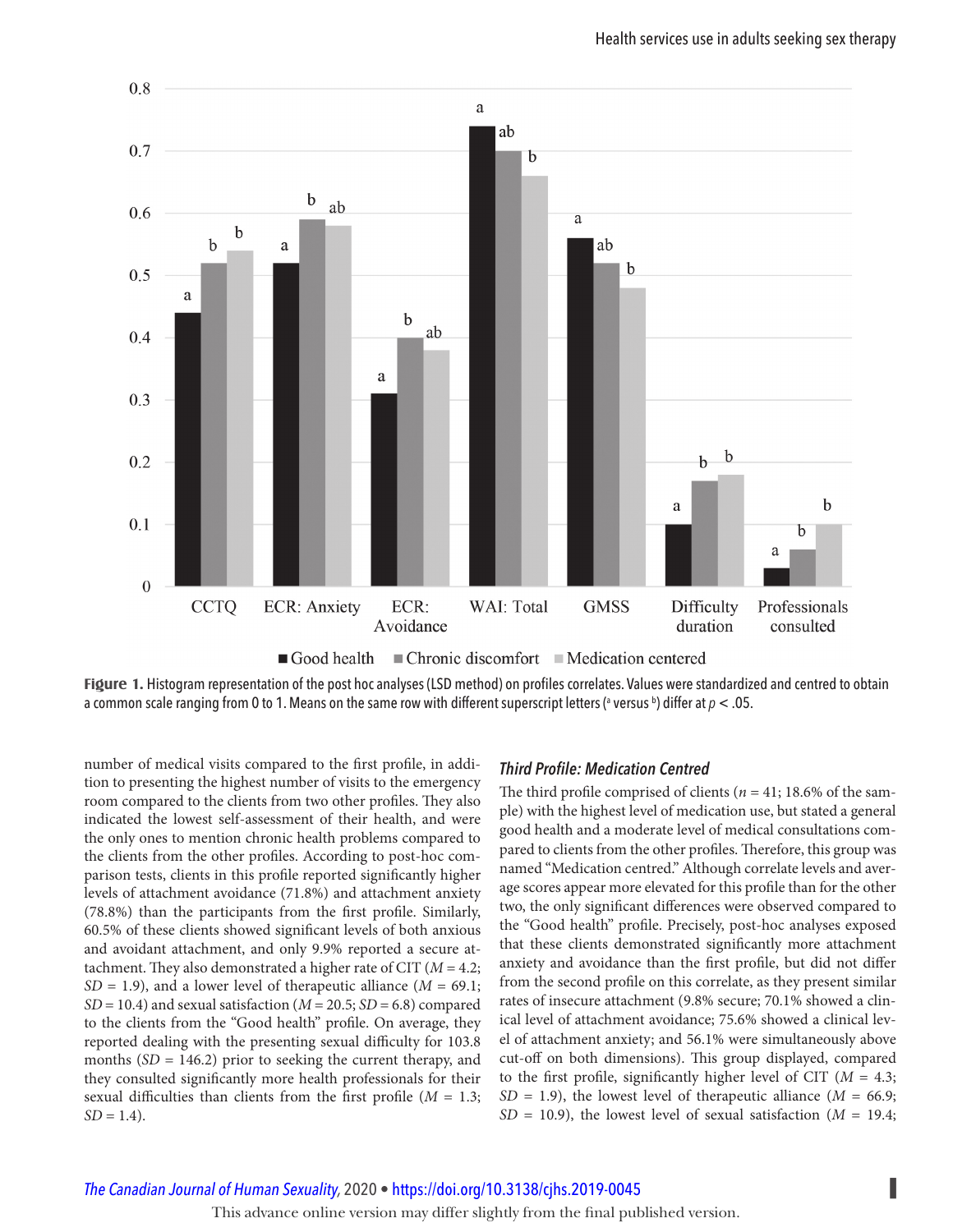<span id="page-9-0"></span> $SD = 7.1$ ), and their motives for seeking consultation were reported as existing for the longest period of time, with an average of 110.2 months  $(SD = 126.2)$ , nearly 10 years. In comparison to the "Good health" profile, this profile indicated significantly more health professionals consulted to treat their sexual difficulties. However, although it shows a higher mean on this correlate than the second profile, this difference is not sufficient to be statistically significant ( $M = 2.1$ ;  $SD = 3.9$  VS.  $M = 19.4$ ;  $SD = 7.1$ ;  $p = .090$ ).

## **DISCUSSION**

In clients reporting sexual difficulties, studies identified an association between sexual issues and poorer physical health status, the presence of more comorbidities, and greater health services utilization. The main objective of this study was to identify different profiles of health status and medical services use among sex therapy clients based on frequency of medical consultation and emergency room visits in the last year, presence of chronic health conditions, medication use and self-reported general health status. The findings highlight the heterogeneity in the patterns of medical services use and the perception of their own health that the clients maintain. Indeed, three profiles were identified ("Good health," "Chronic discomfort," and "Medication centred"), and showed differences in several correlates associated with mental and sexual health, and therapeutic success, such as their sexual satisfaction levels, accumulation of CIT, attachment representations, level of therapeutic alliance, the time passed since their first manifestations of sexual difficulties, and the number of professionals they consulted in the past to address them. To our knowledge this is one of the first studies to perform a profile analysis in a population seeking sex therapy and presenting various sexual difficulties. Results underscore that sex therapists are likely to meet clients with highly diverse health profiles, some of whom may display complex care trajectories.

Clients from the "Chronic discomfort" and "Medication centred" profiles were significantly older than those from the "Good health" profile, which could explain why they report more health problems, medical consultations and medication intake. This is also consistent with the data stating that they report having had their difficulty for longer compared to clients from the "Good health" profile. Thus, these data show that the emergence of health difficulties with age, combined with sexual difficulties, seems to put these clients in complex sexual, physical, and mental health situations.

 The data also underscore the importance of questioning the possible obstacles encountered in the client's trajectory that led to the current management and treatment of their sexual difficulties, to better understand the experiences of clients, and the time elapsed between the first manifestations of sexual difficulties and the current consultation. This study focused on health status and medical services use profiles and found three groups with distinct help and health care services seeking strategies in sex therapy clients. Results therefore raise awareness to the potential therapeutic disappointments clients might have experienced (e.g., potential waiting lists, seeking help for sex-related

problems without improvement), and their associations with sexual satisfaction, CIT, attachment and therapeutic alliance. Such findings point to the importance of a systematic comprehensive clinical evaluation of these variables in clinical settings.

#### **Differences Between the Profiles and Clinical Implications**

In the present sample, participants manifested with a high prevalence of insecure attachment, CIT, and a typically long length of time elapsed between the first manifestations of sexual difficulties and the current sex therapy consultation among sex therapy clients.

Among the three profiles found in this study, one included the greater number of clients—close to half—and was entitled "Good health." It included clients with the smallest number of risk factors, i.e., the lowest number medical visits and medication use, and the best overall health. They were also less likely to report CIT and insecure attachment, and more likely to report strong therapeutic alliance and high sexual satisfaction. However, with about one in five clients reporting secure attachment, this rate remains knowingly lower than what is found in community samples. In other studies that also used the ECR questionnaire, almost one out of two individuals presented a secure attachment ([Pistole, Roberts, & Chapman, 2010](#page-13-0)). We can also note that the average of almost four different experiences of CIT in this group is high, compared to individuals from community samples in which the average varies from two to three ([Bigras, Daspe et al., 2017](#page-11-0)). These results raise the importance for clinicians to systematically evaluate the history of CIT and the representations of attachment in clients seeking consultation for sex-related difficulties, and not only in clients presenting trauma-related concerns or risk factors. Results also support the importance for sexual health professionals to stay alert to the multiple physical and sexual health risk factors (e.g., attachment and CIT) and to perform a holistic clinical evaluation, even if the client reports specific motives for seeking sex therapy or reports a relatively good health.

Next, the "Chronic discomfort" profile captured about one third of the sample. These clients reported the highest level of emergency room visits. They were also the only clients mentioning chronic health problems; indeed all of them reported chronic health problems. Considering the high needs and use of care services of these clients, this profile could probably be the one generating the most health care costs. Clients in that profile also reported a high level of insecure attachment, especially compared to clients in the "Good health" profile. Previous studies suggested a central role of attachment representations in care services use patterns. Anxiously attached clients typically require more frequent consultations with their health care professionals, while clients with avoidant attachment tend to adhere more strongly to treatment when they feel in control and autonomous ([Ciechanowski et al., 2002](#page-11-0)), and struggle to express their vulnerability to health professionals ([Bennett et al., 2011](#page-11-0); [Paivio &](#page-13-0) [Cramer, 2004](#page-13-0)). Clients reporting an avoidant attachment may also avoid intimate forms of health care, such as regular visits to the same professional, and opt for irregular visits with different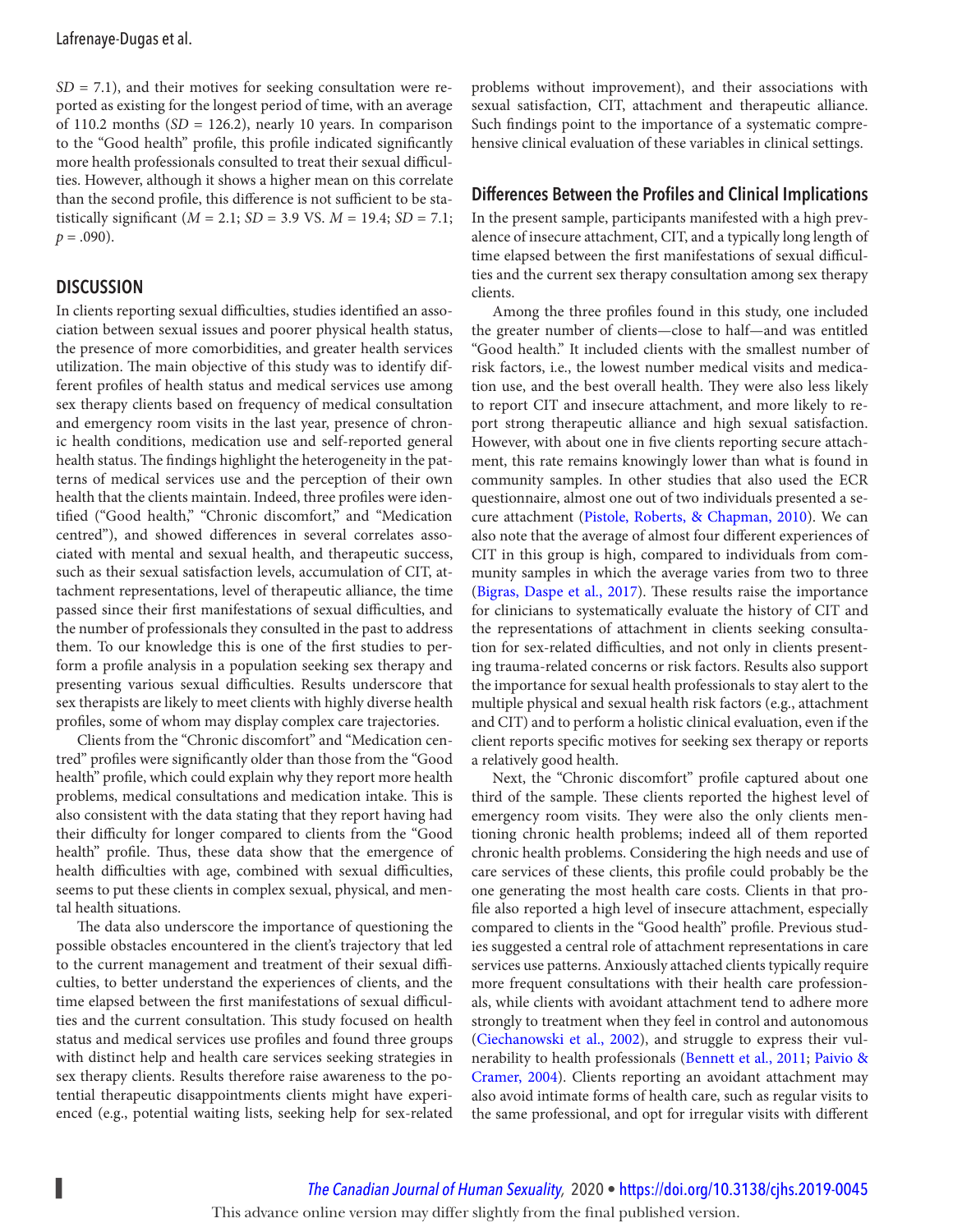<span id="page-10-0"></span>providers in different care systems, such as emergency rooms or walk-in clinics ([Ciechanowski et al., 2002](#page-11-0)). These two elements may explain the high level of consultation in the emergency room in this group. In other words, attachment insecurities need to be taken into account to create a strong therapeutic alliance ( [Lafrenaye-Dugas et al., 2018](#page-12-0); [Smith et al., 2010](#page-13-0)).

As for the last profile, "Medication centred" clients reported the highest use of medication, even though their health was generally good. About one out of five clients are included in this group. They reported a high level of CIT and living with the sexual difficulty that brought them to seek consultation for an average of 10 years. It is documented that cumulative CIT is linked to a range of long-term adverse effects, such as physical, mental, and sexual difficulties, and difficulties in engaging in a therapeutic alliance ([Bigras, Daspe et al., 2017](#page-11-0); [Bigras, Godbout](#page-11-0) [et al., 2017](#page-11-0); [Berthelot, Hébert, et al., 2014](#page-11-0); [Bonomi et al., 2008](#page-11-0); [Paivio & Cramer, 2004](#page-13-0)). These data raise the relevance for clinicians to rapidly implement strategies to enhance the therapeutic alliance with their clients, in order to promote adherence to treatment. The results suggest long and obstacle-stricken care history in groups of sex therapy clients. Implementing early referral to effective sexual health care (e.g., informing physicians on the available sex therapy services, increased access to sex therapy) could be highly beneficial for these clients, which parallels sexual health care guidelines (Colson & Roussey, 2013; [Nelson, Warren, Gleave & Burlingame, 2013](#page-13-0)). Similarly, results of previous studies suggest that the longer a person waits before seeking counselling when they have symptoms, the more they tend to be difficult to treat ([Kishi, Meller, Kathol, & Swigart,](#page-12-0) [2004](#page-12-0)), and the more adherence to treatment can be difficult ([Rickwood, Deane, & Wilson, 2007](#page-13-0)). These results also raise the hypothesis that lower adherence to therapy and treatments may be associated with increased medication use and self-treatments, in order to avoid consultations within a therapeutic relationship. Our finding highlighted that clients in this profile reported weaker levels of perceived therapeutic alliance, as well as lower levels of sexual satisfaction. It should be noted that several medications (e.g., antidepressants and painkillers) tend to interfere with the sexual response, which can also negatively influence the sexual satisfaction of clients ([Clayton, Croft, & Handiwala,](#page-11-0) [2014](#page-11-0); [Gallach et al., 2018](#page-12-0)). The current findings support the idea that clinicians would benefit from assessing the co-occurrence of several risk factors in clients, as well as their potential impact on their physical, mental, and sexual health. This could ensure that each of these facets is managed to promote adherence to the proposed treatments, and even, in the long term, to eventually reduce health care costs for both the health care system and the clients ([Hibbard & Greene, 2013](#page-12-0)).

It should be noted that clients from the last two profiles showed several differences when compared to clients from the first one. They both reported a higher level of attachment anxiety and attachment avoidance, more CIT, the lowest levels of therapeutic alliance and the longest time living with the sexual difficulties that prompted them to seek consultation. However, these profiles did not significantly differ from each other. In other words, sex therapists may encounter two subgroups of clients who are similar in terms of CIT, alliance, attachment and sexual satisfaction, but who differ in their medical help seeking behaviours and history (medical consultations, medication, chronic illness and perception of their health).

 The results highlight a potential need for training among health professionals (e.g., physicians, nurses) to increase their ability to efficiently screen sexual difficulties in their clients and refer to sex therapy when needed. Indeed, it is documented that only 35% of clients would spontaneously report a sexual difficulty to their physician, while this rate rises to 69% when the physician directly questions the clients ([Bonierbale & Tignol,](#page-11-0) [2003](#page-11-0)). Likewise, many health professionals feel intimidated to discuss sexuality with their clients ([Quinn, Happell, & Brown,](#page-13-0)  [2011](#page-13-0)). Some professionals report that they are afraid of opening a "Pandora's box" by questioning their clients' sexuality, and worried about receiving information they do not have the time or knowledge to properly handle ([Quinn et al., 2011](#page-13-0)).

In short, these results identify meaningful differences between the profiles concerning sex therapy clients' history of CIT, attachment representations, reports of therapeutic alliance, sexual satisfaction and the time-lapse between when clients first experienced the sexual difficulties and the current sex therapy. Such results confirm our hypothesis, which stipulated that profiles presenting higher use of health services and medication, and poorer health status, would show higher rates of CIT and attachment insecurities, a weaker perceived therapeutic alliance, and lower levels of sexual satisfaction. Our results are consistent with previous studies highlighting the link between sexual difficulties, sexual satisfaction and complex health symptomatology related to complex health care utilization, as well as the association between CIT, attachment representations in adulthood, sexual difficulties and a greater presence of physical symptoms and medical visits ([Bonomi et al., 2008](#page-11-0); [Chartier et al., 2007](#page-11-0); [Ciechanowski et al., 2002](#page-11-0); [Ishak et al., 2010](#page-12-0); [Tan et al., 2012](#page-13-0); [Xie](#page-13-0) [et al., 2012](#page-13-0)). These results also suggest the need for clinicians to be sensitive to the health status and medical services use of their clients, and to investigate both past trauma and current attachment representations to guide therapeutic interventions and optimize treatment benefits, notably through a strong therapeutic alliance. For instance, Emotion Focused Therapy (EFT) offers techniques centred on attachment that are sensitive to trauma survivors ([MacIntosh & Johnson, 2008](#page-13-0)). Early evaluations and interventions based on attachment and trauma could allow for rapid detection of potential barriers to the quality of therapeutic alliance, which may affect the efficacy of the therapy.

## **Research Limits and Avenues for Future Studies**

Despite the fact that this is one of the first studies to explore profiles of health status and health care services use of clients consulting in sex therapy, the conclusions should be moderated in consideration of its limitations. First, self-reported questionnaires are often subject to a recall bias. Second, the moment at which participants completed the questionnaires varied between 1 week and 8 weeks after beginning their sex therapy treatment, which could have had an effect on the results. Third, the study is exploratory and the use of a cluster analysis is dependent on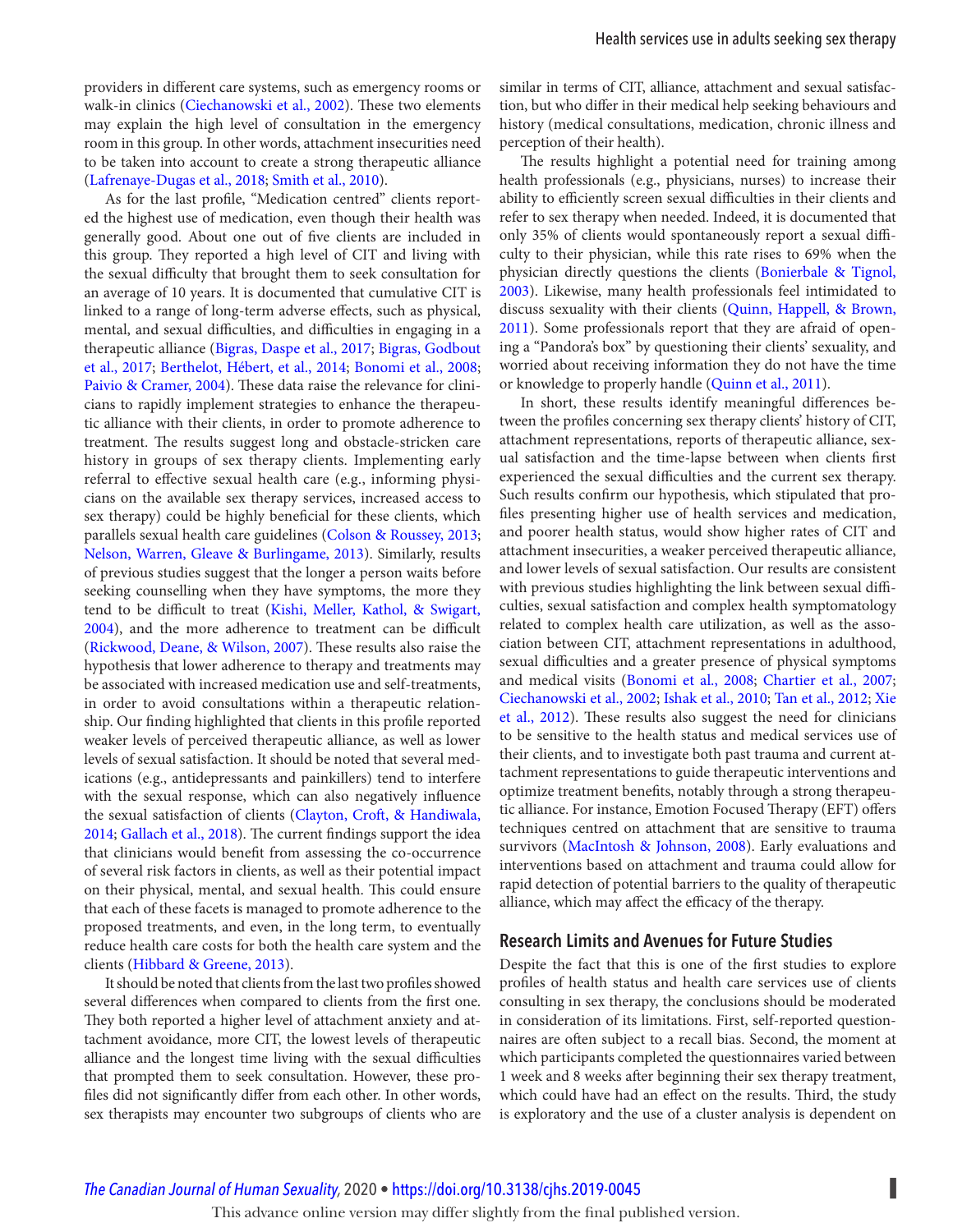<span id="page-11-0"></span>the variables and correlates considered. Fourth, clusters included medical consultations and medication intake for reasons of both mental health and physical health, without discriminating. Finally, despite the fact that the cluster #2 ("Chronic discomfort") and #3 ("Medication centred") can be distinguished on their frequency of consultation to the emergency room, their medication intake, and their perception of their own health, the correlates examined in the present study failed to distinguish them. Future studies should investigate other variables that might provide distinction, such as the level of distress clients feel about their sexual difficulties, or their level of motivation to engage in therapy.

 These results, however, offer avenues for future studies. Indeed, future research would benefit from exploring the comorbidity patterns found in clients and differentiating the impacts of mental and physical health comorbidities. It would also be useful to document whether certain sexual difficulties (e.g., specific sexual dysfunctions) are associated with more complex health contexts, or with longer consultation delays. Likewise, the effect of factors associated with clinicians in the creation of the therapeutic alliance should be considered in future studies, and results need to be replicated with a larger clinical sample.

## **CONCLUSION**

 This study highlighted the presence of different health status and medical services use profiles in sex therapy clients and provided a better understanding of the associations between their sexual difficulties and health problems. These results inform clinicians about the role of CIT, attachment, therapeutic alliance, and sexual satisfaction in planning their interventions with clients reporting sexual difficulties. They also advise on taking into consideration the length of time during which clients have lived with their sexual difficulties, and their health behaviours and history, in order to create customized treatment. In the long run, it could lead to clients having faster access to appropriate services so that their sexuality can heal and flourish.

#### **REFERENCES**

- Bennett, J. K., Fuertes, J. N., Keitel, M., & Phillips, R. (2011). The role of patient attachment and working alliance on patient adherence, satisfaction, and health-related quality of life in lupus treatment. Patient Education and Counseling, 85(1), 53-59. <https://doi.org/10.1016/j.pec.2010.08.005> . Medline:[20869188](https://preview.ncbi.nlm.nih.gov/pubmed/?term=20869188)
- Bertakis, K. D., & Azari, R. (2011). Patient-centred care is associated with decreased health care utilization. The Journal of the American Board of Family Medicine, 24(3), 229-239. [https://](https://doi.org/10.3122/jabfm.2011.03.100170) [doi.org/10.3122/jabfm.2011.03.100170 .](https://doi.org/10.3122/jabfm.2011.03.100170) Medline:[21551394](https://preview.ncbi.nlm.nih.gov/pubmed/?term=21551394)
- Berthelot, N., Godbout, N., Hébert, M., Goulet, M., & Bergeron, S. (2014). Prevalence and correlates of childhood sexual abuse in adults consulting for sexual problems. Journal of Sex  $\mathcal{L}$ Marital Therapy, 40(5), 434-443. [https://doi.org/10.1080/009](https://doi.org/10.1080/0092623x.2013.772548) [2623x.2013.772548](https://doi.org/10.1080/0092623x.2013.772548) . Medline:[24127985](https://preview.ncbi.nlm.nih.gov/pubmed/?term=24127985)
- Berthelot, N., Hébert, M., Godbout, N., Goulet, M., Bergeron, S., & Boucher, S. (2014). Childhood maltreatment increases the

risk of intimate partner violence via PTSD and anger personality traits in individuals consulting for sexual problems. Journal of Aggression, Maltreatment & Trauma, 23(9), 982-998. <https://doi.org/10.1080/10926771.2014.960631> .

- Bigras, N., Daspe, M. È., Godbout, N., Briere, J., & Sabourin, S. (2017). Cumulative childhood trauma and adult sexual satisfaction: Mediation by affect dysregulation and sexual anxiety in men and women. Journal of Sex & Marital Therapy, 43(4), 377 – 396 . <https://doi.org/10.1080/0092623x.2016.1176609> . Medline:[27078833](https://preview.ncbi.nlm.nih.gov/pubmed/?term=27078833)
- Bigras, N., Godbout, N., Hébert, M., & Sabourin, S. (2017). Cumulative adverse childhood experiences and sexual satisfaction in sex therapy patients: What role for symptom complexity? The Journal of Sexual Medicine, 14(3), 444-454. [https://doi.](https://doi.org/10.1016/j.jsxm.2017.01.013) [org/10.1016/j.jsxm.2017.01.013](https://doi.org/10.1016/j.jsxm.2017.01.013) . Medline:[28202323](https://preview.ncbi.nlm.nih.gov/pubmed/?term=28202323)
- Bonierbale, M., & Tignol, J. (2003). The ELIXIR study: Evaluation of sexual dysfunction in 4557 depressed patients in France. Current Medical Research and Opinion, 19(2), 114-124. [https://](https://doi.org/10.1185/030079902125001461) [doi.org/10.1185/030079902125001461](https://doi.org/10.1185/030079902125001461) . Medline:[12740155](https://preview.ncbi.nlm.nih.gov/pubmed/?term=12740155)
- Bonomi, A. E., Anderson, M. L., Rivara, F. P., Cannon, E. A., Fishman, P. A., Carrell, D., . . . Thompson, R. S. (2008). Health care utilization and costs associated with childhood abuse. Journal of General Internal Medicine, 23(3), 294-299. [https://](https://doi.org/10.1007/s11606-008-0516-1) [doi.org/10.1007/s11606-008-0516-1](https://doi.org/10.1007/s11606-008-0516-1) . Medline:[18204885](https://preview.ncbi.nlm.nih.gov/pubmed/?term=18204885)
- Bozdogan, H. (1987). Model selection and Akaike's information criterion (AIC): The general theory and its analytical extensions. Psychometrika, 52(3), 345-370. [https://doi.org/10.1007/](https://doi.org/10.1007/bf02294361) [bf02294361](https://doi.org/10.1007/bf02294361).
- Brassard, A., Péloquin, K., Lussier, Y., Sabourin, S., Lafontaine, M. F., & Shaver, P. R. (2012). Romantic attachment in the clinical and general population: Norms and cut-off scores for the ECR. Communication presented at the biannual Conference of the International Association for Relationship Research, Chicago, United-States of America .
- Butzer, B., & Campbell, L. (2008). Adult attachment, sexual satisfaction, and relationship satisfaction: A study of married couples. Personal Relationships, 15(1), 141-154. [https://doi.](https://doi.org/10.1111/j.1475-6811.2007.00189.x) [org/10.1111/j.1475-6811.2007.00189.x](https://doi.org/10.1111/j.1475-6811.2007.00189.x) .
- Chartier, M. J., Walker, J. R., & Naimark, B. (2007). Childhood abuse, adult health, and health care utilization: results from a representative community sample. American Journal of Epidemiology, 165(9), 1031-1038. [https://doi.org/10.1093/aje/](https://doi.org/10.1093/aje/kwk113) [kwk113](https://doi.org/10.1093/aje/kwk113) . Medline:[17309899](https://preview.ncbi.nlm.nih.gov/pubmed/?term=17309899)
- Ciechanowski, P. S., Walker, E. A., Katon, W. J., & Russo, J. E. (2002). Attachment theory: A model for health care utilization and somatization. Psychosomatic Medicine, 64(4), 660-667. <http://doi.org/10.1097/01.PSY.0000021948.90613.76> .
- Clayton, A. H., Croft, H. A., & Handiwala, L. (2014). Antidepressants and sexual dysfunction: Mechanisms and clinical implications. Postgraduate Medicine, 126(2), 91-99. [https://](https://doi.org/10.3810/pgm.2014.03.2744) [doi.org/10.3810/pgm.2014.03.2744](https://doi.org/10.3810/pgm.2014.03.2744) . Medline:[24685972](https://preview.ncbi.nlm.nih.gov/pubmed/?term=24685972)
- Colson, M. H., & Roussey, G. (2013). Dépistage et prise en charge de la dysfonction érectile des patients diabétiques: Une

**▌** *[The Canadian Journal of Human Sexuality](https://www.utpjournals.press/loi/cjhs),* 2020 • <https://doi.org/10.3138/cjhs.2019-0045> This advance online version may differ slightly from the final published version.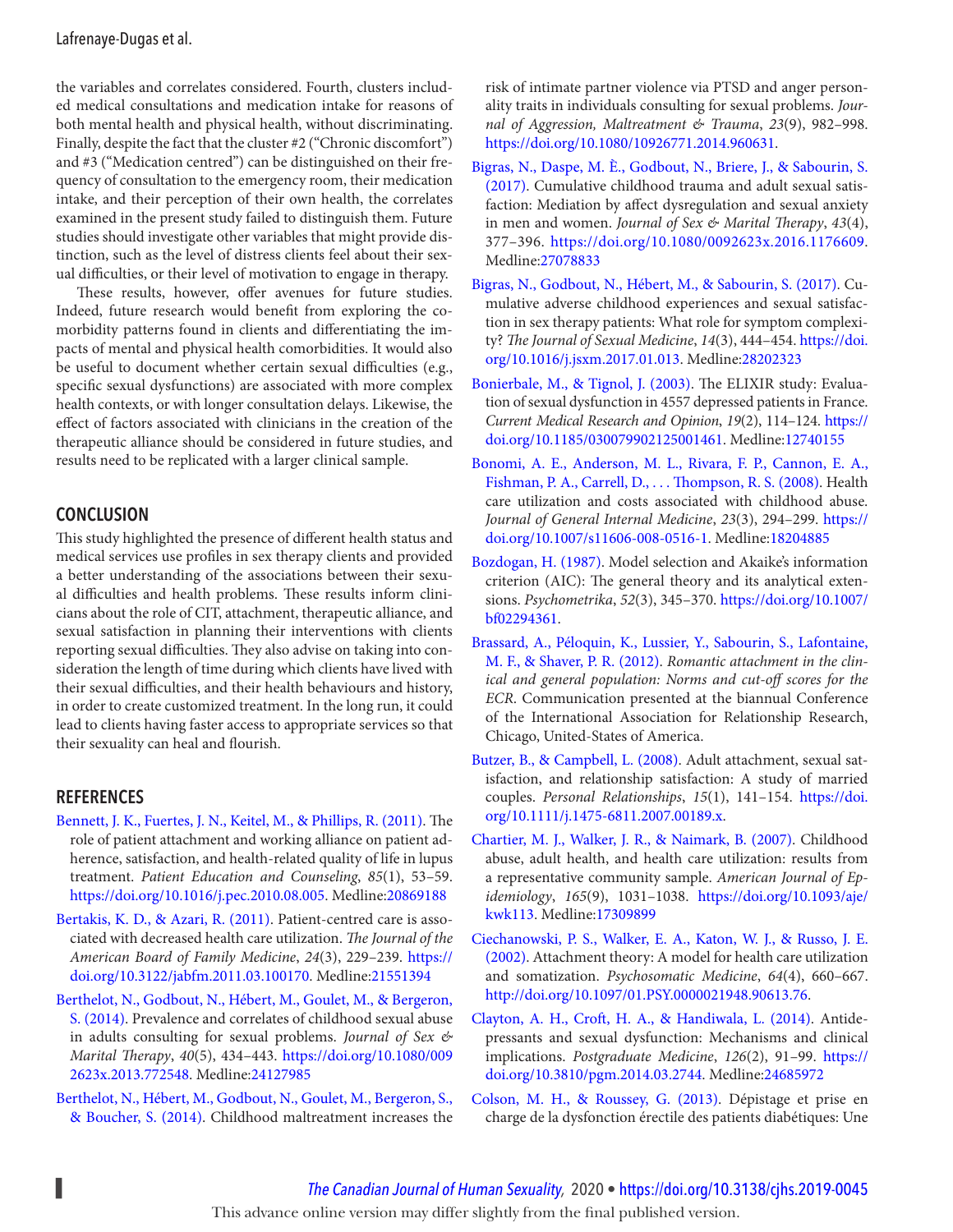<span id="page-12-0"></span>nécessité pour tout praticien. Revue de littérature [Screening and management of erectile dysfunction in diabetic patients: A necessity for any practitioner. Literature review]. Sexologies, 22(1), 3-9.<https://doi.org/10.1016/j.sexol.2012.02.001>.

- Davison, S. L., Bell, R. J., LaChina, M., Holden, S. L., & Davis, S. R. (2009). The relationship between self-reported sexual satisfaction and general well-being in women. The Journal of Sexual Medicine, 6(10), 2690-2697. [https://doi.org/10.1111/j.1743-6109.](https://doi.org/10.1111/j.1743-6109.2009.01406.x) [2009.01406.x](https://doi.org/10.1111/j.1743-6109.2009.01406.x) . Medline:[19817981](https://preview.ncbi.nlm.nih.gov/pubmed/?term=19817981)
- Diener, M. J., & Monroe, J. M. (2011). The relationship between adult attachment style and therapeutic alliance in individual psychotherapy: A meta-analytic review. Psychotherapy, 48(3), 237 – 248 .<https://doi.org/10.1037/a0022425> . Medline:[21604902](https://preview.ncbi.nlm.nih.gov/pubmed/?term=21604902)
- Domino, M. E., Beadles, C. A., Lichstein, J. C., Farley, J. F., Morrissey, J. P., Ellis, A. R., & Dubard, C. A. (2014). Heterogeneity in the quality of care for patients with multiple chronic conditions by psychiatric comorbidity. Medical Care, 52, S101-S109. <https://doi.org/10.1097/mlr.0000000000000024> . Medline:[245](https://preview.ncbi.nlm.nih.gov/pubmed/?term=24561748) [61748](https://preview.ncbi.nlm.nih.gov/pubmed/?term=24561748)
- Fleury, M. J., Grenier, G., Bamvita, J. M., Piat, M., & Tremblay, J. (2014). Adequacy of help received among individuals with severe mental disorders. Administration and Policy in Mental Health and Mental Health Services Research, 41(3), 302-316. <https://doi.org/10.1007/s10488-013-0466-8> . Medline:[23334467](https://preview.ncbi.nlm.nih.gov/pubmed/?term=23334467)
- Fleury, M.-J., Rochette, L., Fortin, M., Vasiliadis, H.-M., Huỳnh, C., Grenier, G., ... Lesage, A. (2019). Surveillance de l'utilisation des urgences au Québec par les patients ayant des troubles mentaux [Monitoring of the emergency rooms use in Quebec by patients with mental disorders]. Quebec, Canada: Quebec National Institute of Public Health, Quebec Government. Retrieved from https://www.inspq.qc.ca/sites/default/files/publications/ [2580\\_surveillance\\_utilisation\\_urgences\\_patients\\_troubles\\_](https://www.inspq.qc.ca/sites/default/files/publications/2580_surveillance_utilisation_urgences_patients_troubles_mentaux.pdf) [mentaux.pdf](https://www.inspq.qc.ca/sites/default/files/publications/2580_surveillance_utilisation_urgences_patients_troubles_mentaux.pdf)
- Gallach, E., de Juan, A., García-Blanco, A. M., Izquierdo, R. M., Robledo, R., & Fenollosa, P. (2018). Sex and pain: Sexual satisfaction and sexual function in a sample of patients with chronic, non-pelvic pain. Revista de la Sociedad Española del Dolor, 25(3), 145-154. [https://doi.org/10.20986/](https://doi.org/10.20986/resed.2018.3600/2017) [resed.2018.3600/2017 .](https://doi.org/10.20986/resed.2018.3600/2017)
- Godbout, N., Bigras, N., & Sabourin, S. (2017). Childhood cumulative trauma questionnaire (CCTQ). Unpublished document.
- Godbout, N., Daspe, M. È., Lussier, Y., Sabourin, S., Dutton, D., & Hébert, M. (2017). Early exposure to violence, relationship violence, and relationship satisfaction in adolescents and emerging adults: The role of romantic attachment. Psychological Trauma: Theory, Research, Practice, and Policy, 9(2), 127-137 . <https://doi.org/10.1037/tra0000136> . Medline:[27280533](https://preview.ncbi.nlm.nih.gov/pubmed/?term=27280533)
- Griffin, D. W., & Bartholomew, K. (1994). Models of the self and other: Fundamental dimensions underlying measures of adult attachment. Journal of Personality and Social Psychology, 67(3), 430-445.<https://doi.org/10.1037/0022-3514.67.3.430>.
- Hair, J. F., Anderson, R. E., Tatham, R. L., & Black, W. C. (1998) Multivariate data analysis (5th ed.). Upper Saddle River, NJ: Prentice Hall.
- Hazan, C., & Shaver, P. (1987). Romantic love conceptualized as an attachment process. Journal of Personality and Social Psychology, 52(3), 511-524. [https://doi.org/10.1037/0022-3514.](https://doi.org/10.1037/0022-3514.52.3.511) [52.3.511](https://doi.org/10.1037/0022-3514.52.3.511) .
- Hertlein, K. M., Weeks, G. R., & Gambescia, N. (2015). Systemic sex therapy (2nd ed.). London, UK: Routledge.
- Hibbard, J. H., & Greene, J. (2013). What the evidence shows about patient activation: Better health outcomes and care experiences; fewer data on costs. Health Affairs, 32(2), 207-214. https://doi.org/10.1377/hlthaff.2012.1061. Medline:23381511
- Hodges, M., Godbout, N., Briere, J., Lanktree, C., Gilbert, A., & Kletzka, N. T. (2013). Cumulative trauma and symptom complexity in children: A path analysis. Child Abuse & Neglect, 37(11), 891-898. [https://doi.org/10.1016/j.chia](https://doi.org/10.1016/j.chiabu.2013.04.001)[bu.2013.04.001](https://doi.org/10.1016/j.chiabu.2013.04.001). Medline:23643387
- Horvath, A. O., Del Re, A. C., Flückiger, C., & Symonds, D. (2011). Alliance in individual psychotherapy. Psychotherapy, 48(1), 9-16. <https://doi.org/10.1037/a0022186>. Medline:[21401269](https://preview.ncbi.nlm.nih.gov/pubmed/?term=21401269)
- Ishak, I. H., Low, W. Y., & Othman, S. (2010). Prevalence, risk factors, and predictors of female sexual dysfunction in a primary care setting: A survey finding. The Journal of Sexual Medicine, 7(9), 3080-3087. [https://doi.org/10.1111/j.1743-](https://doi.org/10.1111/j.1743-6109.2010.01848.x) [6109.2010.01848.x](https://doi.org/10.1111/j.1743-6109.2010.01848.x) . Medline:[20584130](https://preview.ncbi.nlm.nih.gov/pubmed/?term=20584130)
- Kishi, Y., Meller, W. H., Kathol, R. G., & Swigart, S. E. (2004). Factors affecting the relationship between the timing of psychiatric consultation and general hospital length of stay. Psychosomatics, 45(6), 470-476. [https://doi.org/10.1176/appi.](https://doi.org/10.1176/appi.psy.45.6.470) [psy.45.6.470](https://doi.org/10.1176/appi.psy.45.6.470) . Medline:[15546823](https://preview.ncbi.nlm.nih.gov/pubmed/?term=15546823)
- Kupelian, V., Hall, S. A., & McKinlay, J. B. (2013). Common prescription medication use and erectile dysfunction: Results from the Boston Area Community Health (BACH) survey. BJU International, 112(8), 1178-1187. [https://doi.org/10.1111/](https://doi.org/10.1111/bju.12231) [bju.12231](https://doi.org/10.1111/bju.12231) . Medline:[23819576](https://preview.ncbi.nlm.nih.gov/pubmed/?term=23819576)
- Lafontaine, M. F., Brassard, A., Lussier, Y., Valois, P., Shaver, P. R., & Johnson, S. M. (2016). Selecting the best items for a short-form of the experiences in close relationships questionnaire. European Journal of Psychological Assessment, 32(2), 140 – 154 . <https://doi.org/10.1027/1015-5759/a000243> .
- Lafrenaye-Dugas, A.-J., Godbout, N., & Hébert, M. (2018). Cumulative childhood trauma and therapeutic alliance: The moderator role of attachment in adult patients consulting in sex therapy. Journal of Sex & Marital Therapy, 44(7), 667-678. [https://](https://doi.org/10.1080/0092623x.2018.1447057) [doi.org/10.1080/0092623x.2018.1447057](https://doi.org/10.1080/0092623x.2018.1447057) . Medline:[29505346](https://preview.ncbi.nlm.nih.gov/pubmed/?term=29505346)
- Lafrenaye-Dugas, A.-J., Hébert, M. & Godbout, N. (2020). Sexual satisfaction improvement in patients seeking sex therapy: Evaluative study of the influence of traumas, attachment and therapeutic alliance. Journal of Sexual and Relationship Therapy, 1-18.<https://doi.org/10.1080/14681994.2020.1726314>.
- Lawrance, K. A., & Byers, E. S. (1995). Sexual satisfaction in longterm heterosexual relationships: The interpersonal exchange model of sexual satisfaction. Personal Relationships, 2(4), 267-285 . <https://doi.org/10.1111/j.1475-6811.1995.tb00092.x> .

## *[The Canadian Journal of Human Sexuality](https://www.utpjournals.press/loi/cjhs),* 2020 • <https://doi.org/10.3138/cjhs.2019-0045> **▌**